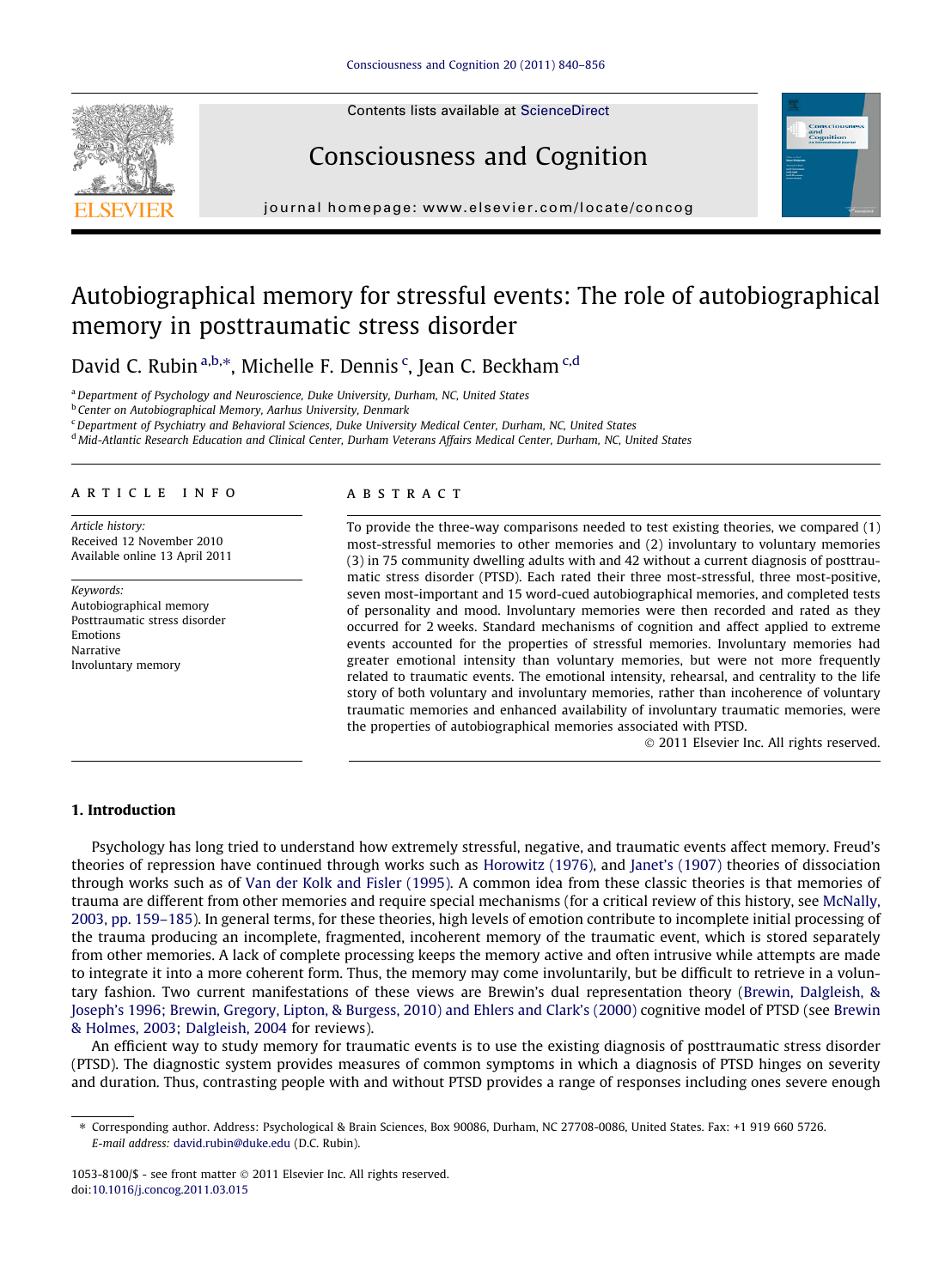to be considered psychopathological. The current DSM-IV-TR diagnosis ([American Psychiatric Association, 2000, pp. 467–](#page-15-0) [468](#page-15-0)) includes 17 symptoms divided into three categories: the reliving, avoidance, and arousal symptoms. It is clear from these symptoms that autobiographical memory is central to the PTSD diagnosis in a way that is consistent with the classic theories of PTSD. In particular, the five reliving symptoms refer to repeated, disturbing thoughts, images, or dreams of traumas that come to mind involuntarily and with a strong sense of reliving and that change ones mood and create physiological reactions. Two avoidance symptoms require avoiding thoughts, conversations, or situations that might cue such involuntary memories of the trauma and a third refers to voluntary memory, which rather than being enhanced, is marked by an inability to willfully recall important parts of the trauma. Thus, the symptoms of PTSD that refer to memory indicate a problem in the enhanced availability and emotional content of unbidden or involuntary memories of traumas coupled with their incomplete voluntary memory (for a review see [Berntsen, Rubin, & Bohni, 2008](#page-15-0)).

It is also clear from these symptoms that autobiographical memory in general and not just memories of the trauma are affected. Although trauma exposure is a requisite for a diagnosis of PTSD, it is unlikely on theoretical and empirical grounds that changes in autobiographical memory occur for just trauma-related memories and not for autobiographical memories in general [\(Rubin, Boals, & Berntsen, 2008](#page-16-0)). Reliving, avoidance, and arousal symptoms do not function with pinpoint accuracy to the trauma memory in isolation but extend to memories related to it in many ways from low level direct perceptual matches to the very abstract and symbolic similarities. Even repetitive intrusive memories do not have to repeat verbatim, but can relate to different aspects of a trauma [\(Berntsen & Rubin, 2008](#page-15-0)). Avoidance symptoms extend to avoiding situations a neutral observer may not think would be reminders of the trauma. Arousal symptoms involving hypervigilance extend to more than appropriate trauma related vigilance, and the increased startle response symptom occurs to stimuli unrelated to the trauma. Thus, from the symptoms and diagnosis of PTSD, there is good reason to examine changes in autobiographical memory in general rather than concentrating on the special properties of trauma memories as do the classic theories and more modern theories deriving from them.

The importance of autobiographical memory to the PTSD diagnosis and a shift in emphasis from the trauma memory to the autobiographical memory in general allows the principles of cognitive psychology to inform the more classic views of memory of trauma. To do this, we obtain a full description of theoretically relevant properties of autobiographical memories in conditions that contrast three central theoretical oppositions: PTSD versus control participants, traumatic versus comparison memories, and voluntary versus involuntary memories. We thereby provide the first comprehensive study of the properties of autobiographical memories using a clinically diagnosed PTSD population, one that has the comparisons needed to evaluate competing theories. We also provide the first detailed study of involuntary memories made as they occur, as opposed to retrospectively, in participants with and without PTSD, thereby avoiding the problems of retrospective reports ([Berntsen, 2009; Ericsson & Simon, 1993\)](#page-15-0).

This study tests a well developed theory, which was published prior to the data reported here being available [\(Rubin,](#page-15-0) [Berntsen & Bohni, 2008; Rubin, Boals, & Berntsen, 2008\)](#page-15-0); it has widely tested measures of memory based on a coherent published view of autobiographical memory ([Rubin, 2006](#page-15-0)); and it tests 20 theoretically motivated predictions. However, it is a conceptually difficult study because its design violates many expectations. First, we study both individual differences and experimental manipulations ([Cronbach, 1957](#page-15-0)). Second, we specify multiple mechanisms that operate on different properties of memories. Third, we make a multitude of predictions. This complexity, however, is necessary if the complex phenomenon of memory and emotion for stressful events is to be understood.

## 1.1. The autobiographical memory theory of PTSD (AMT)

In the four decades since the initial formulation of the PTSD diagnosis, there have been advances in our knowledge of cognition, affect, and autobiographical memory. This knowledge leads to different predictions than our earlier understanding. We developed the AMT based on this knowledge and refined it using experiments with undergraduates who varied in the severity of their PTSD symptoms but who had no formal diagnosis [\(Berntsen, 1996; Berntsen & Rubin, 2006, 2007, 2008;](#page-15-0) [Berntsen, Willert, & Rubin, 2003; Berntsen et al., 2008; Rubin, 2006; Rubin, Boals, & Klein, 2010; Rubin, Berntsen, et al.,](#page-15-0) [2008; Rubin, Boals, et al., 2008](#page-15-0)). In simplest terms, the AMT predicts what happens when an extremely stressful or traumatic event is experienced by people with different cognitive and emotional styles.

The AMT has three factors to predict reactions to stressful events. Except to explicate details of the factors and how they reinforce each other, there is nothing more to the theory. Each of the three factors is shown on one of the three dimensions of [Fig. 1](#page-2-0). Each factor taken in isolation has enough empirical support from studies of cognition, emotion, and personality to have its predictions border on the obvious. Nonetheless, these factors, which apply to all memories rather than just traumarelated memories, are not commonly considered as the primary factors underlying PTSD symptoms nor are the extreme reactions of involuntary trauma-related memories in people with PTSD usually considered as just the result of the combination of these factors. To the extent that these three factors combine to account for symptoms of PTSD, more complex theories are superfluous and the explanations become special cases of broader theories from general psychology.

The three cognitive and affective mechanisms central to the availability factor of the AMT are shown on the vertical axis of [Fig. 1](#page-2-0). All three apply to all autobiographical memories, whether trauma related or not. All three increase the ease with which the memories will come to mind in the future, that is their availability [\(Tversky & Kahneman, 1973](#page-16-0)) or accessibility ([Tulving & Pearlstone, 1966\)](#page-16-0). They are: (1) the emotional intensity of the memory; (2) when and how often the memory has been retrieved in the past, as measured here by the retrospective reported frequency of voluntary and involuntary recall; and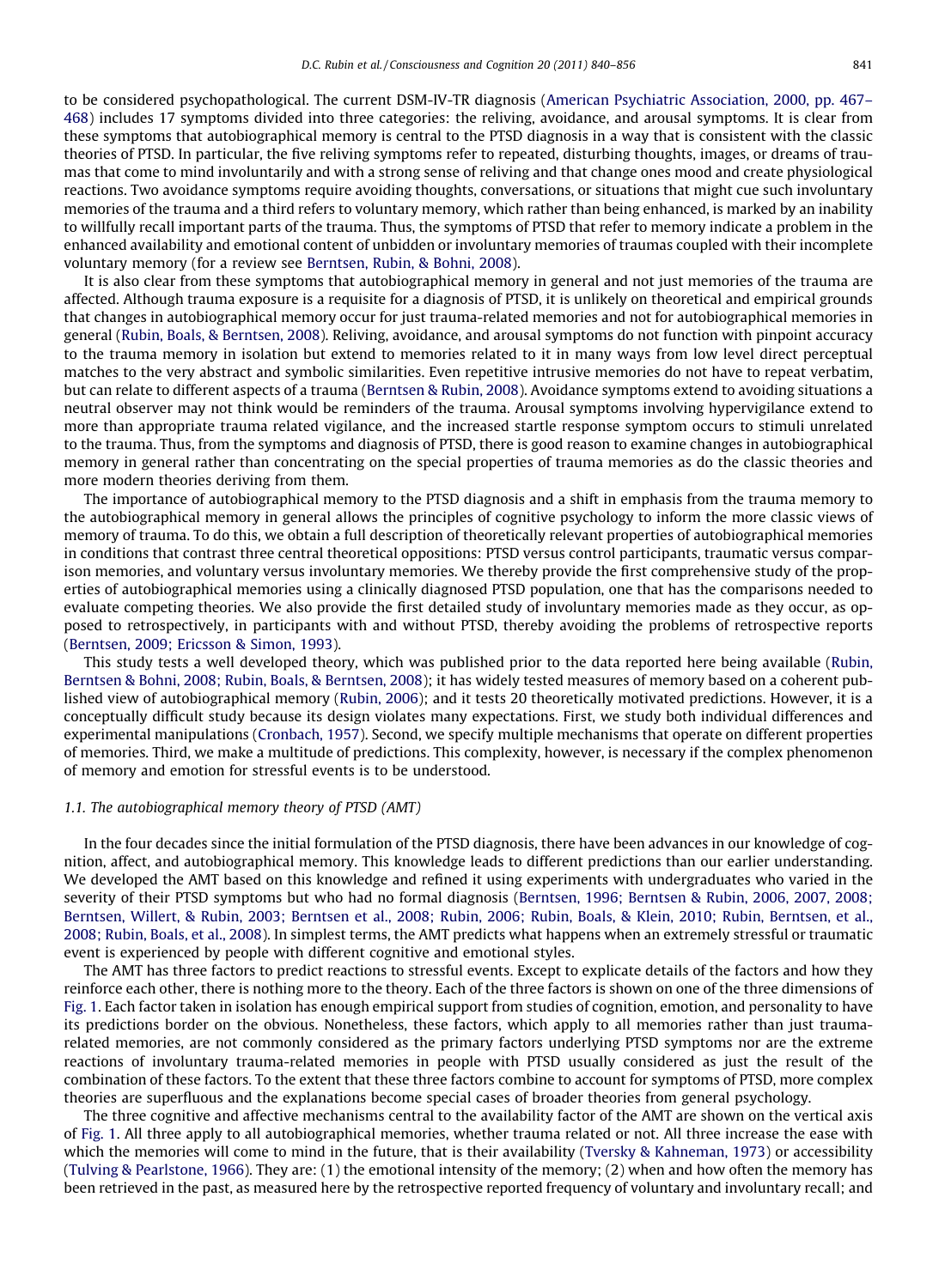<span id="page-2-0"></span>

Fig. 1. The three classes of mechanisms that affect stressful memories are represented on the three axes: on the horizontal axis, mechanisms that are more involved in stressful versus other memories; on the vertical axis, characteristics more typical of people with PTSD; and on the front to back axis, emotion regulation. These mechanisms correspond to the three factors of our ANAOVA analyses: stressful versus comparison memories, participants with and without PTSD, and voluntary versus involuntary memories.

(3) centrality of the memory to the person's life story and identity. Because centrality involves how a memory fits into the core events of a person's life, it entails, but is more than, a normal integration with other autobiographical memories. These three mechanisms, which increase the encoding and maintenance of memories, are greater for extremely stressful events than for most other events (for reviews see: [Rubin, Berntsen, et al., 2008; Rubin, Boals, et al., 2008\)](#page-15-0). They also work by augmenting each other. Independent of their valence, more emotionally intense events come to mind more frequently both voluntarily and involuntarily [\(Hall & Berntsen, 2008\)](#page-15-0), they have more vividness and reliving [\(Talarico, LaBar, & Rubin, 2004\)](#page-16-0), and they tend to be about current concerns that get better integrated into a person's autobiographical memory and identity [\(Conway, 2005; Conway & Pleydell-Pearce, 2000](#page-15-0)). This rehearsal and centrality, in turn, helps maintain the memory and its emotional intensity.

These three mechanisms, which vary across all memories, also vary across all people as indicated in the individual differences factor on the horizontal axis of Fig. 1. In terms of individual differences rather than the remembered event, people vary in how emotionally intensely they experience all kinds of events [\(Larsen & Diener, 1987\)](#page-15-0) and in how central extremely stressful events become to their life stories [\(Berntsen & Rubin, 2007; Rubin, Boals, et al., 2008\)](#page-15-0). Because emotional intensity and centrality to the life story affect availability, availability will also vary across people causing differential rehearsal, and thus result in differences in the retention of memories and their emotional impact. Having PTSD is associated with increases in these three mechanisms, although no claims can be made about causality in either direction from the data presented. Conceptually, for stressful events, this cluster of three mechanisms is related to neuroticism [\(Rubin, Boals, et al., 2008; Rubin,](#page-16-0) [Hoyle, & Leary, in press](#page-16-0)). Operationally, we assign people to one group or the other based on their PTSD diagnosis, predicting that this diagnosis will affect all memories, not just trauma-related memories. This is a prediction that the traditional theories do not make.

The fourth mechanism of emotion regulation is indicated on the front to back axis of Fig. 1. Because involuntary memories of all kinds, including those of traumatic events, come 'unbidden' or 'out of the blue' cued by thoughts or the environment in ways that are unexpected to the person instead of by a directed, voluntary search [\(Berntsen, 2009\)](#page-15-0), they will benefit much less from mechanisms of emotion regulation ([Gross, 2001\)](#page-15-0). Therefore, all involuntary memories will occur with more emotional reaction and mood change [\(Berntsen & Hall, 2004\)](#page-15-0). For traumatic events they will be more 'intrusive' than are their voluntary counterparts, producing more of the reliving symptoms of PTSD than voluntary memories. Such involuntary memories can be especially disturbing because their unbidden nature can be interpreted as a lack of control. Thus, the arousal and avoidance symptoms of PTSD will result as an attempt to monitor and avoid situations and thoughts that might cue such involuntary memories of the stressful memory.

If one starts in the lower left front cube, which is transparent, and moves up or to the right, emotional intensity, rehearsal, and centrality increase as indicated by yellow. Two moves add to a greater increase as indicated by orange. Only emotional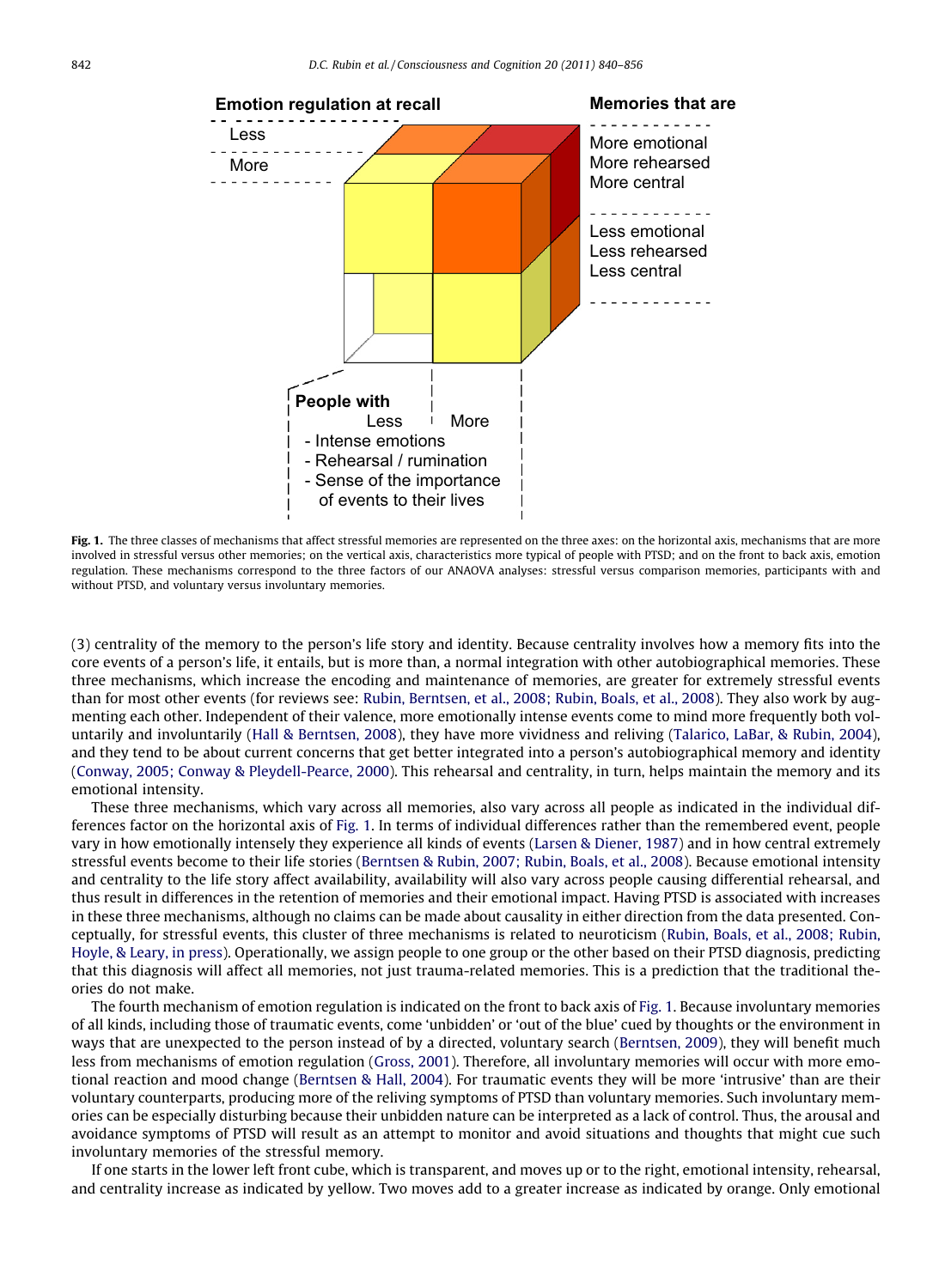intensity is increased by a move to the back, allowing three increases and the strongest emotional intensity as indicated in red.

This is within the normal range and is not psychopathological. If a person is exposed to an extremely stressful or traumatic event, they will have a negative memory of that event, which is more available and better maintained. The memory therefore will have more sensory detail and more of the reliving symptoms of PTSD and will show them for longer. Because the reliving is for a stressful event, it will lead to the avoidance of stimuli that lead to recall and a general increase in arousal to possible related stimuli. The same event can affect people differently, with both the event and the person to whom it occurs being important in predicting symptoms. If a stressful event is traumatic and if the reliving, avoidance, and arousal symptoms are severe enough for long enough, a diagnosis of PTSD would follow. Thus, our approach is to start by assuming that PTSD can be understood as a normal response to an extreme stimulus, a response in which the memory of the event is central.

We contrast the AMT to the dominant and more traditional theories of PTSD that incorporate special mechanisms for trauma memories. Given the formal diagnosis and the strong historical precedent, it is not surprising that the special mechanisms view continues in current theories of PTSD. Nonetheless, there exists a substantial literature examining whether memories of trauma are special ([Berntsen, 2009; Brewin, 2007; Geraerts et al., 2007; Kihlstrom, 2006; Jacobs & Nadel,](#page-15-0) [1998; McNally, 2003; Porter & Birt, 2001; Shobe & Kihlstrom, 1997](#page-15-0)). Here we ask about autobiographical memories in general, providing a context for this controversy.

As a set, the traditional theories make the following three clear predictions that are counter to the AMT, though any particular theory will not necessarily make all three as the first two descend from Freud through [Horowitz \(1976\)](#page-15-0) and the third from Janet. First, involuntary memories of a stressful event will be more frequent than voluntary memories either because of poorer encoding or active inhibition. Second, voluntary memories of stressful events will be fragmented. Third, stressful events will tend to be dissociated from other autobiographical memories and thus be less central to the life story (but see, [Lancaster, Rodriguez, & Weston, 2011](#page-15-0)). Both the traditional theories and the AMT predict that involuntary memories of stressful events will come with greater emotion, but the AMT predicts this for all involuntary memories and the traditional theories do not.

## 1.2. Testing the AMT

We use the basic-systems model of autobiographical memory [\(Rubin, 2005, 2006; Rubin, Schrauf, & Greenberg, 2003](#page-15-0)) to provide a well-documented, comprehensive inventory of the basic properties of autobiographical memory. According to the model, the mind and brain are divided into basic systems. These include separate systems for each of the senses, spatial imagery, language, emotion, narrative, a medial-temporal lobe explicit-memory system that binds all aspects of an autobiographical memory that are present at the same time in a fairly automatic way, and a frontal lobe search-and-retrieval system that selects the most relevant aspects of a network of activations and often operates in a more conscious, directed manner. Each system has a substantial intellectual history including studies involving neuroanatomy, neuropsychology [\(Greenberg &](#page-15-0) [Rubin, 2003\)](#page-15-0), neuroimaging ([Cabeza & St. Jacques, 2007; Daselaar et al., 2008](#page-15-0)), cognitive-experimental psychology ([Rubin](#page-16-0) [et al., 2003\)](#page-16-0), and individual differences research (e.g., [Carroll, 1993\)](#page-15-0).

We use a set of rating scales based on the basic-systems model, the Autobiographical Memory Questionnaire (AMQ), to ask participants about autobiographical memories as they are recalling them. The set of scales used here is given in [Table 1](#page-4-0). We have participants rate their voluntary and involuntary memories while they are having them as this produces a more valid indication of the ongoing processes than retrospective reports [\(Ericsson & Simon, 1993\)](#page-15-0). Each of the rating scales have been used extensively in earlier studies of autobiographical memory and so we know a great deal about how they normally function and relate to each other and to personality and other individual differences measures as well as in other cultures ([Rubin, Schrauf, & Greenberg, 2004; Rubin, Schrauf, Gulgoz, & Naka, 2007; Rubin & Siegler, 2004; Rubin et al., 2003; Sheen,](#page-16-0) [Kemp, & Rubin, 2001\)](#page-16-0). In addition to studies with healthy controls, the AMQ has been used for more and less stressful memories in combat veterans diagnosed with PTSD ([Rubin, Feldman, & Beckham, 2003](#page-16-0)), for stressful memories of participants who varied in the severity of their PTSD symptoms ([Berntsen et al., 2003](#page-15-0)), and to compare autobiographical memory in various anxiety disorders ([Wenzel, Pinna, & Rubin, 2004\)](#page-16-0). More recently, we have begun using the ratings combined with neuropsychological [\(Greenberg & Rubin, 2003; Greenberg, Eacott, Brechin, & Rubin, 2005\)](#page-15-0) and neuroimaging methods ([Daselaar](#page-15-0) [et al., 2008](#page-15-0)). Thus, the scales are motivated by a theoretical view of memory and have been extensively tested behaviorally as well as in neuropsychological and neuroimaging studies.

To refine our theory, a simpler version of the current study was completed with undergraduates who varied in PTSD symptom severity, but who were not clinically diagnosed [\(Rubin, Boals, et al., 2008\)](#page-16-0). In contrast, here we tested a more diverse community sample with more severe traumas and symptoms and a full clinical diagnosis.

#### 1.3. Predictions

We designed our study as a two (PTSD or not) by two (highly stressful versus three kinds of comparison memories) by two (involuntary versus voluntary retrieval) design because these three dimensions define the minimal comparisons needed to test our theory and compare it to traditional theories of PTSD. We compare people with and without PTSD to examine how memory is altered in the disorder on memory. We vary all three dimensions simultaneously because there are contrasting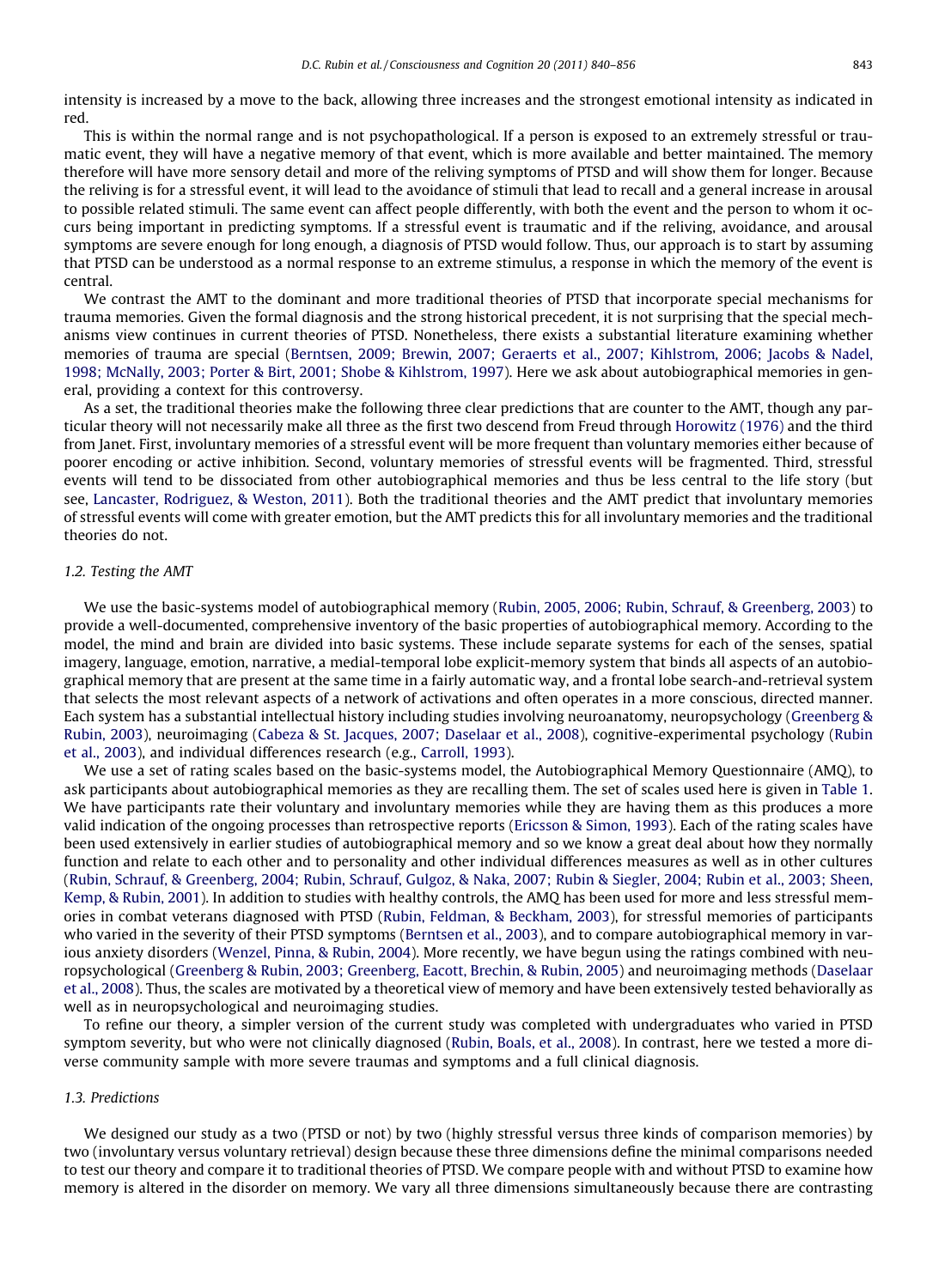<span id="page-4-0"></span>Autobiographical Memory Questionnaire (AMQ) variables.

| Variable                                                                                                             | Brief description of rating scales                                                                                                                                                                                                                                                                                                                                |
|----------------------------------------------------------------------------------------------------------------------|-------------------------------------------------------------------------------------------------------------------------------------------------------------------------------------------------------------------------------------------------------------------------------------------------------------------------------------------------------------------|
| Emotions<br>Intensity<br>Reaction<br>Mood-change <sup>a</sup><br>Valence                                             | While remembering, the emotions that I feel are extremely intense<br>I had a physical reaction (laughed, felt tense, sweaty, heart pound)<br>The memory changed my mood<br>While remembering, the emotions are extremely negative or positive                                                                                                                     |
| Rehearsal<br>Rehearsal<br>Involuntary                                                                                | Since it happened, I have thought or talked about this event<br>This memory has come to me out of the blue, without my trying                                                                                                                                                                                                                                     |
| Centrality<br>Life story                                                                                             | The event in my memory is a central part of my life story                                                                                                                                                                                                                                                                                                         |
| Sensory and language processes<br>See<br>Field/observer<br>Setting<br>Hear<br>Smell<br>In-words                      | While remembering the event, I can see it in my mind<br>I see it out of my own eyes rather than those of an outside observer<br>While remembering the event, I know the setting where it occurred<br>While remembering the event, I can hear it in my mind<br>While remembering the event, I can smell it<br>While remembering the event, it comes to me in words |
| Narrative<br>Story<br>Pieces                                                                                         | It comes to me in words or in pictures as a coherent story<br>My memory comes to me in pieces with missing bits                                                                                                                                                                                                                                                   |
| Metacognitive judgments<br>Reliving<br><b>Belief</b>                                                                 | While remembering the event, I feel as though I am reliving it<br>I believe the event in my memory really occurred - not imagined                                                                                                                                                                                                                                 |
| Reported properties of events or memories<br>Specific<br>Age-of-memory<br>Cued-by $a$<br>Trauma-related <sup>a</sup> | The event occurred once at one particular time (within a day) and place<br>Please date the memory (month/day/year) [calculated from test date]<br>Was this memory cued by the environment, thoughts, a mix, or voluntary<br>The event is related to or about one of the three stressful events I listed                                                           |

<sup>a</sup> This question was included only in Study 2.

predictions about the interaction of these dimensions as well as predictions about comparisons among the resulting eight (i.e., 2 by 2 by 2) conditions. The AMT predicts main effects with increases in specific measures for people with PTSD, for stressful or traumatic memories, and for the involuntary memories. Any interactions should be a result of more than additive main effects. In contrast, the traditional view would predict decreases in the coherence of trauma memories, especially in people with PTSD, and crossover interactions on many measures when voluntary and involuntary memories are compared.

Table 2 presents the key predictions in the format that the tables of results will follow. Properties that measure the mechanisms of the AMT are shown as rows in Table 2 and as the vertical axis in [Fig. 1.](#page-2-0) They are: emotional intensity as measured by a cognitive judgment of intensity and verbal reports of physiological reaction, rehearsal as measured by general rehearsal

#### Table 2

Summary of theoretical predictions for the AMQ theory followed by the observed effects.

| Variables increasing availability | All memories <sup>a</sup> |                                         | All participants |                      |                  |                        |                         |             |  |  |
|-----------------------------------|---------------------------|-----------------------------------------|------------------|----------------------|------------------|------------------------|-------------------------|-------------|--|--|
|                                   | PTSD > controls           |                                         |                  | Stressful memories > |                  |                        | Involuntary > voluntary |             |  |  |
|                                   |                           | Theory obs. <sup>b</sup><br>Theory obs. |                  | Word-cued            |                  | Important              |                         | Theory obs. |  |  |
|                                   |                           |                                         |                  |                      | Theory obs.      |                        |                         |             |  |  |
| More emotion<br>Intensity         | $+$                       | $+$                                     | $+$<br>$+$       | $+$                  | $+$              | $\ddot{}$              | $+$                     |             |  |  |
| Reaction<br>More rehearsal        |                           | $+$                                     |                  | $+$                  | $+$              | $\ddot{}$              | $+$                     |             |  |  |
| Rehearsal<br>Involuntary          | $+$<br>$\ddot{}$          | $+$<br>$+$                              | $+$<br>$+$       | $+$<br>$+$           | $+$<br>$\ddot{}$ | $\ddot{}$<br>$\ddot{}$ | $+$                     | $\Omega$    |  |  |
| More central<br>life story        | $\ddot{}$                 | $^{+}$                                  | $+$              | $+$                  | $+$              | $\ddot{}$              |                         | $\Omega$    |  |  |

Note: +, -, and 0 indicates in (+), opposite to (-), or no effect (0) with respect to the headings of PTSD > controls, stressful memories > word-cued or important memories, and involuntary > voluntary memories. In the Theory columns, the +, and  $-$  are predictions; in the Observation columns, the +, and  $$ and 0 are  $p < .05$  results.

<sup>a</sup> PTSD > Controls taken from the correlation with the PCL in [Table 8.](#page-13-0)

**b** Obs. refer to observed results.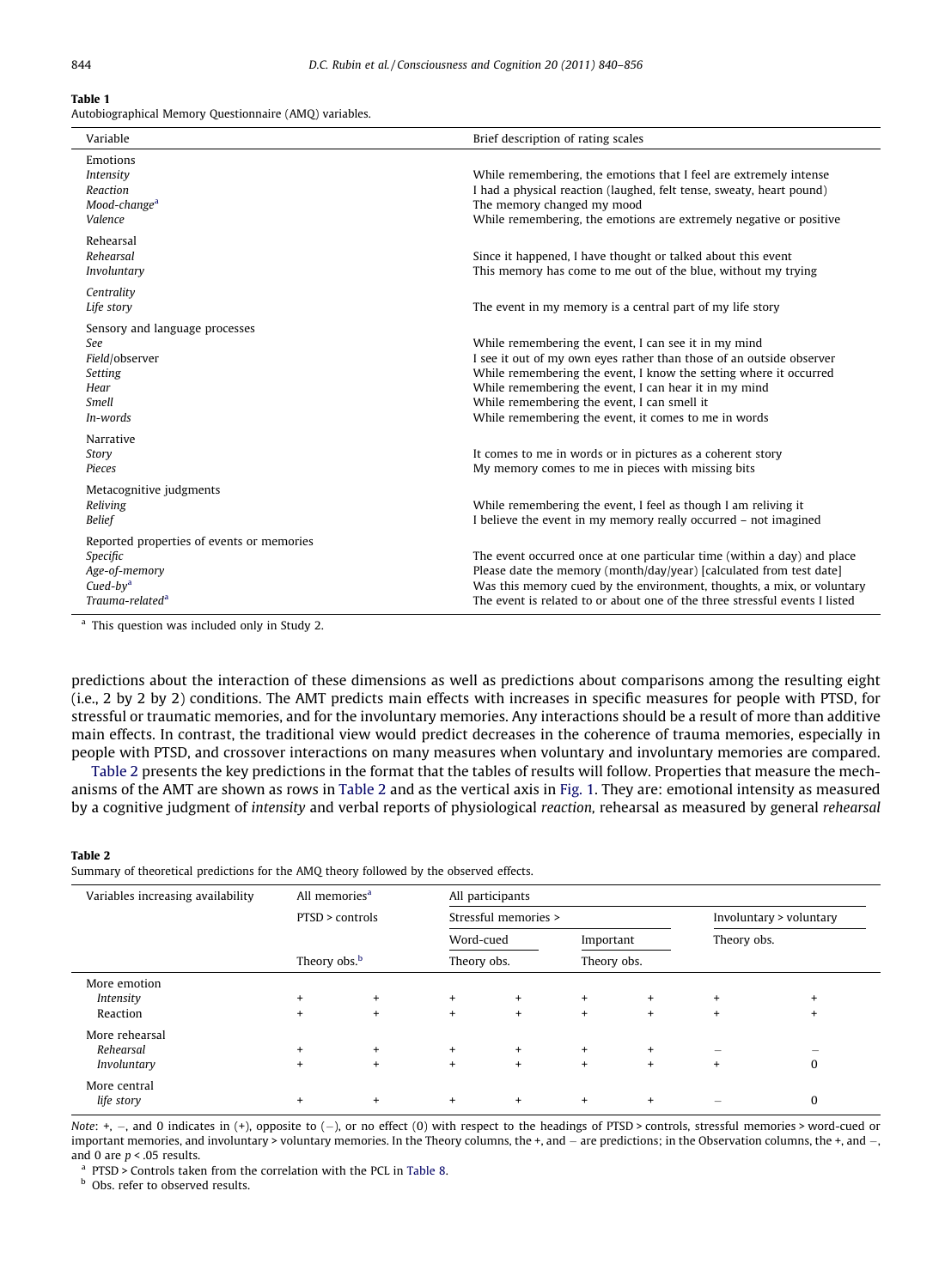and the frequency of involuntary memory, and the centrality of the life story. Valence is an emotion property, but is not one of the mechanisms of the AMT as both highly positive and highly stressful memories benefit from increased rehearsal and centrality to the life story. In general, emotional intensity, rather than valence, most affects other properties of autobiographical memories [\(Holland & Kensinger, 2010; Talarico et al., 2004](#page-15-0)).

The four pairs of columns each show our predictions based on the AMT and preview our results. The comparisons between the PTSD versus the control group is shown as the first of the four pairs of columns of theoretical predictions paired with the observed results in [Table 2](#page-4-0) and as the horizontal axis in [Fig. 1](#page-2-0). The comparisons between voluntary versus involuntary recall is shown as the last of the four pairs of columns in [Table 2](#page-4-0) and in terms of its presumed mechanism of emotion regulation as the front to back axis in [Fig. 1](#page-2-0). The comparisons between the stressful versus the word-cued and the stressful versus the important memories are shown as the middle two of the four pairs of columns of theoretical predictions paired with the observed result in [Table 2](#page-4-0). No comparison to positive memories is made because they are not different enough on the basic mechanisms of emotional intensity, rehearsal, and centrality to the life story to make any clear predictions. The +, -, and 0 indicates in (+), opposite to (-), or no effect (0) with respect to the headings of PTSD > controls, stressful memories > word-cued or important memories, and involuntary > voluntary memories. In the Theory columns, the +, and – are predictions; in the Observation columns, the +, and  $-$ , and 0 are  $p$  < .05 results.

[Table 2](#page-4-0) has all '+' predictions for 'PTSD > Controls' and for 'Stressful Memories > Word-cued and Important' memories because the mechanisms shown if [Fig. 1](#page-2-0) predict this. The predictions for 'Involuntary > Voluntary' are slightly more complex. The three mechanisms of intensity, rehearsal, and centrality do not differ when the memories are encoded and retained and only centrality to the life story differs at recall because there is no willful search using life story as a search strategy [\(Bernt](#page-15-0)[sen, 2009\)](#page-15-0). However, the fourth mechanism of emotion regulation has smaller effects on involuntary than voluntary memories. Thus, involuntary memories should have lower relevance to the life story and more emotional intensity. There may be no overall difference in availability ([Rubin & Berntsen, 2009\)](#page-15-0). However, because voluntary and involuntary memories are retrieved in different ways, involuntary memories should have been previously recalled more often involuntarily and voluntary memories more often voluntarily.

Some of these predictions may seem obvious given existing theories from general psychology, but this is another way of putting our basic argument that special memory process theories for PTSD may not be necessary. Moreover, the traditional theories devised for PTSD have no predictions for the main-effect differences shown in [Table 2](#page-4-0), because they make no predictions for differences for all kinds of memories in PTSD versus control participants, or for all participants stressful versus control memories, or for all involuntary versus voluntary memories. These predictions rely on more general theories. The predictions of the traditional view are about differences in particular cells and interactions, not main effects. In the ANOVA analyses that follow many of the traditional view predictions will be either interactions or difference in the specific means and t-tests, which are reported in the tables of results. In general, such effects will not occur.

#### 2. Study 1: Voluntary memories

#### 2.1. Method

#### 2.1.1. Participants

A total of 164 adults from the community were screened between 2004 and 2008 by a master's level clinician who was trained and worked regularly in a research setting. Participants were recruited via advertising for a study on memory for stressful or traumatic events and how they differ from more everyday memories. The participants, who gave informed consent before participating in the study received \$200. The Clinician Administered PTSD Scale was used to determine PTSD diagnostic status (CAPS; [Blake et al., 1995; Weathers, Keane, & Davidson, 2001\)](#page-15-0), and the structured clinical interview for DSM-IV (SCID; [First, Spitzer, Gibbon, & Williams, 1994](#page-15-0)) was used to diagnose other possible Axis I disorders.

Current diagnoses were determined by a 1-month time frame for PTSD, major depressive disorder (MDD), and other anxiety disorders, and a 3-month time frame for current substance abuse or dependence. Any potential participants meeting criteria for current alcohol or other substance dependence/abuse, or psychotic disorders based on the clinical interviews were excluded, resulting in eight exclusions. Participants recruited for the control group were excluded if they met criteria for lifetime PTSD or if they met criteria for current subthreshold PTSD, resulting in 30 exclusions. Participants were also excluded if they were medically unstable  $(n = 1)$  or if they could not complete the study procedures  $(n = 2)$ . Finally, six participants were excluded from these analyses due to missing data. Based on the structured clinical interviews, the remaining 117 study participants were classified into the PTSD ( $n = 75$ ) and control ( $n = 42$ ) groups. We did not require an A trauma of the control group, but 83% has one by the TLEQ and 73% by the CAPS.

#### 2.1.2. Materials

Autobiographical Memory Questionnaire (AMQ). The AMQ, shown in [Table 1,](#page-4-0) was used to measure properties of each nominated memory. All items used a 7-point scale, except once and merged, which are derived from a 3-point scale.

Alcohol Use Disorders Identification Test (AUDIT). [\(Saunders, Aasland, Babor, de la Fuente, & Grant, 1993](#page-16-0)). This 10 item measure assesses three factors: alcohol consumption, alcohol dependence, and adverse consequences of alcohol use. The range of possible scores is 0–40, with higher scores indicating increased probability of an alcohol use disorder.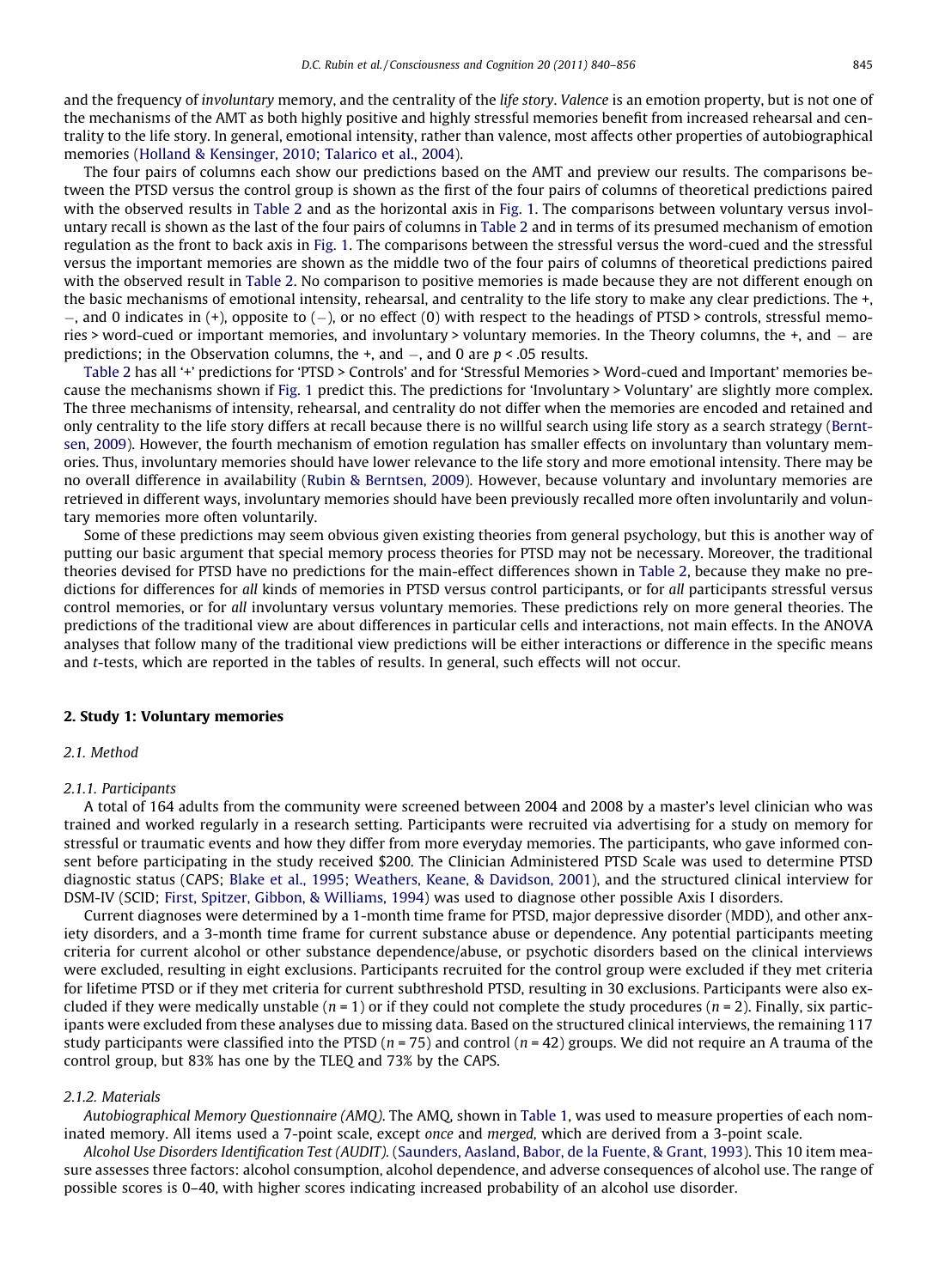Beck Depression Index (BDI). The BDI-II [\(Beck, Steer, & Brown, 1996\)](#page-15-0) is probably the most widely used test of depressive symptoms. There are 21 items rated on a 0–3 scale and the sum score is reported.

Centrality of Event Scale (CES). The Centrality of Event Scale (CES; [Berntsen & Rubin, 2006, 2007](#page-15-0)) measures the extent to which a traumatic memory forms a central component of personal identity, a turning point in the life story and a reference point for everyday inferences. The CES consists of 20 items rated on 5-point scales (1 = totally disagree; 5 = totally agree).

Davidson Trauma Scale (DTS). The DTS ([Davidson et al., 1997\)](#page-15-0) sums values for each of the 17 symptoms of PTSD in the official DSM diagnosis. Each symptom is rated twice: once for frequency and once for severity using a 0–4 scale.

Interpersonal Support Evaluation List Short Form (ISEL; [Cohen, Mermelstein, Kamarck, & Hoberman, 1985\)](#page-15-0) is a 16-item measure of social support which asks about the perceived ability of potential social resources.

Hollinghead Index of Socioeconomic Status (Hollingshead SES). On the Hollingshead SES ([Hollingshead & Redlich, 1958](#page-15-0)), lower scores indicate higher socioeconomic status.

NEO Personality Inventory (NEO). The 240 item NEO [\(Costa & McCrae, 1992\)](#page-15-0) provides a comprehensive assessment of adult personality. Unlike the other tests used here, for the NEO the scales for the domains and facets are all t-scores based on standardized norms. Thus, 50 is the mean and 10 is the standard deviation of the standard comparison population.

Positive and Negative Affect Schedule (PANAS). The PANAS [\(Watson, Clark, & Tellegen, 1988](#page-16-0)) consists of 10 positive affects and 10 negative affects to be rated a 5-point scale of the strength of each emotion.

PTSD Check List (PCL). The PCL ([Weathers, Litz, Huska, & Keane, 1994](#page-16-0)) measures ratings to the 17 official symptoms of PTSD. It uses a 1–5 scale, so the minimum score is 17.

Traumatic Life Events Questionnaire (TLEQ). The TLEQ [\(Kubany et al., 2000](#page-15-0)) was developed as way of reminding people of possible traumas to get a more complete reporting by giving a series of 23 classes of possible traumas. Participants indicate whether the A1 and A2 PTSD criteria were met.

#### 2.1.3. Procedure

Study 1 consisted of three sessions of 3–4 h. In session 1, participants were screened for inclusion and exclusion criteria, and provided demographic and individual differences information. We obtained a medical, drug and medication history and administered the AUDIT, BDI-II, CAPS, CES, DTS, PCL, SCID, TLEQ, a treatment history, and a urine sample for illegal drugs. If time did not permit, some of the instruments not needed to determine eligibility were postponed to later sessions. Session 2 included the AMQ for 15 word-cued autobiographical memories. The 15 cue words were common high imagery words we have used earlier: city, dress, fire, horse, kiss, lake, love, mother, mountain, ocean, party, plant, poetry, sick, and wine. We obtained these first to familiarize the participants with the scales and establish a range of responding before asking about the most-stressful, positive and important events. For each cue word participants were asked to write down on a form a brief description of several words that could be used to remind them of the memory. Next we administered the PANAS, ISEL, and NEO. In session 3, we obtained AMQ measures for the seven most-important, three most-stressful, and three most-positive autobiographical memories, a life story, and debriefed the participant.

Participants were asked to record the seven most-important events in their lives for which they had an autobiographical memory of a specific event that occurred at a specific time and place. The requests for emotional events were similar and asked participants for their three most negatively stressful or traumatic events and the three most-positive events in their lives. For the most-negative and most-positive events, participants were asked that if one or more of the important events listed was one of the most-negative or most-positive events. If so, they should use that event as a positive or negative event, but should draw a line through it in the important memories and replace it with another important memory in the space given to the right of the line. For each of the most-negative events the participants were asked if they met the A1 (traumatic event) and A2 (emotional reaction) criteria of the PTSD diagnosis.

#### 2.2. Results

We use the  $p < 0.05$  level uncorrected for multiple comparisons for three reasons. First, much of what we intend to show is statistically significant results favoring one of the theoretical views but not favoring another view. Thus, we want to keep the .05 level to show clearly no effects for the alternative view. Second, we are interested in showing the same pattern of results over more than one measure of a concept and over more than one study, rather than focusing on each significant result. Third, for the AMT, in [Table 2,](#page-4-0) we have specific predictions, which are based on our theory and our earlier work, and for which the .05 level is appropriate. Nonetheless, our key predictions remain if a Bonferroni correction is applied (.05/20 items of the AMQ = .0025).

[Table 3](#page-7-0) presents the demographic and test information for the participants. The differences between the sample of PTSD and control participants that would be expected from the literature on comorbidity and individual differences are present. In particular, depression is highly comorbid with PTSD, and in the proposal for the new diagnostic manual symptoms of depression is suggested to become a formal category of symptoms along with reliving, avoidance, and arousal [\(www.dsm5.org/](http://www.dsm5.org/ProposedRevisions/Pages/proposedrevision.aspx?rid=165) [ProposedRevisions/Pages/proposedrevision.aspx?rid=165](http://www.dsm5.org/ProposedRevisions/Pages/proposedrevision.aspx?rid=165)). Nonetheless, the differences in dysphoria and depression could be contributing to our results. As shown in [Table 3](#page-7-0), PTSD participants included men and women, minorities and nonminorities, veterans and non-veterans. There were a wide range of index traumas including personal traumas (life threatening illness/accident/witnessing death; 33%), adult violence or sexual assault (30%), child violence or sexual assault (19%), combat (11%), and other trauma (7%).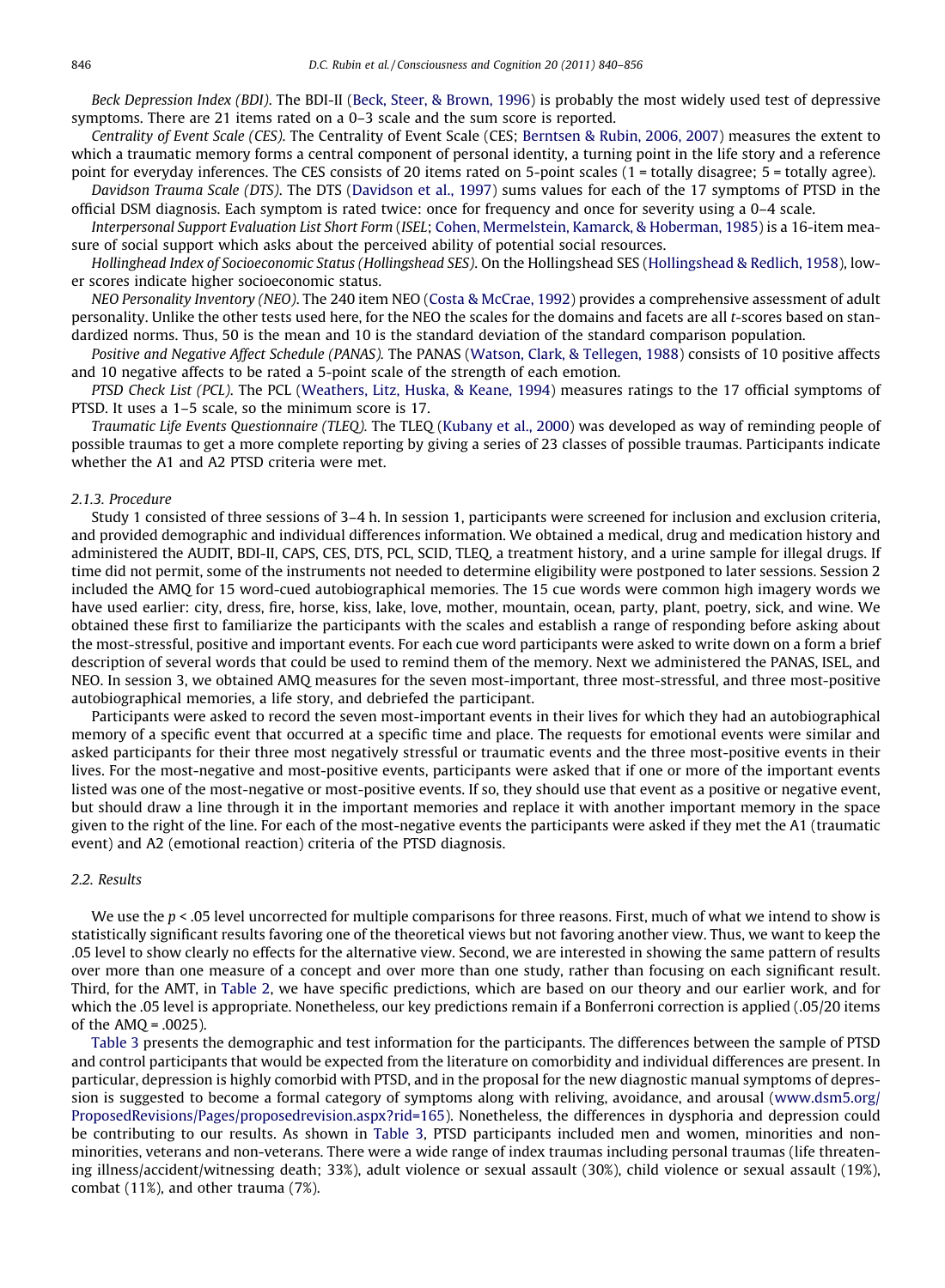<span id="page-7-0"></span>Individual difference measures as a function of PTSD group.

|                                                                 | No PTSD |           | <b>PTSD</b> |       | F(1, 115)               |
|-----------------------------------------------------------------|---------|-----------|-------------|-------|-------------------------|
|                                                                 | Mean    | <b>SD</b> | Mean        | SD    |                         |
| Demographics                                                    |         |           |             |       |                         |
| Age                                                             | 45.38   | 11.99     | 46.76       | 10.15 | 0.43                    |
| % Female                                                        | 50.00   |           | 58.67       |       | 0.82 <sup>a</sup>       |
| % Veterans                                                      | 30.95   |           | 34.67       |       | 0.17 <sup>a</sup>       |
| % Minority                                                      | 64.29   |           | 73.33       |       | 1.05 <sup>a</sup>       |
| Education                                                       | 14.74   | 3.06      | 2.36        | 13.44 | $6.57*$                 |
| Hollingshead SES                                                | 49.33   | 17.47     | 56.51       | 13.11 | $6.31*$                 |
| Current psychopathology, lifetime substance abuse or dependence |         |           |             |       |                         |
| % Major depressive disorder                                     | 7.14    |           | 52.00       |       | $25.54***$ , a          |
| % Other anxiety disorder <sup>b</sup>                           | 21.43   |           | 48.00       |       | $8.03***$ <sup>4</sup>  |
| % Other disorder <sup>c</sup>                                   | 2.38    |           | 13.33       |       | 3.79 <sup>a</sup>       |
| Substance abuse/dependence <sup>d</sup>                         | 42.86   |           | 66.67       |       | $6.27^{*}$ <sup>a</sup> |
| Number of three stressful events that were reported as          |         |           |             |       |                         |
| A1 Events                                                       | 1.48    | 1.13      | 1.99        | 1.01  | $6.63*$                 |
| A2 Emotions                                                     | 1.60    | 1.27      | 2.53        | 0.78  | $24.59***$              |
| A Traumas                                                       | 1.14    | 1.16      | 1.87        | 1.04  | $11.94***$              |
| TLEQ trauma categories endorsed                                 |         |           |             |       |                         |
| All                                                             | 5.81    | 3.35      | 11.59       | 3.90  | $65.21***$              |
| A criteria                                                      | 3.50    | 3.16      | 10.09       | 4.04  | 82.87****               |
| Standardised tests                                              |         |           |             |       |                         |
| PCL                                                             | 24.26   | 7.95      | 49.10       | 15.69 | 91.85****               |
| <b>DTS</b>                                                      | 13.79   | 20.74     | 68.72       | 34.05 | $90.32$ ***             |
| <b>CES</b>                                                      | 3.19    | 1.06      | 4.00        | 0.78  | $22.24***$              |
| <b>BDI</b>                                                      | 5.71    | 6.64      | 21.25       | 12.21 | 58.09****               |
| <b>PANAS P</b>                                                  | 33.38   | 8.44      | 32.15       | 8.17  | 0.60                    |
| <b>PANAS N</b>                                                  | 16.50   | 7.31      | 24.64       | 8.58  | $26.87***$              |
| NEO N                                                           | 41.30   | 11.15     | 54.57       | 10.23 | $41.41$ ****            |
| NEO E                                                           | 43.64   | 8.95      | 40.73       | 10.68 | 2.91                    |
| NEO O                                                           | 47.08   | 9.87      | 46.94       | 5.93  | 0.01                    |
| NEO A                                                           | 57.24   | 8.67      | 52.29       | 10.94 | $6.18*$                 |
| NEO C                                                           | 54.54   | 9.55      | 48.54       | 9.10  | $11.00$ **              |
| <b>ISEL</b>                                                     | 13.84   | 2.72      | 11.30       | 4.34  | $11.83$ ***             |
| <b>AUDIT</b>                                                    | 3.98    | 7.40      | 5.39        | 8.69  | 0.78                    |

Notes: n = 117 except 116 for BDI and Audit and 114 for NEO.

\*\*\*  $p < .001$ .

\*\*\*\*  $p < .0001$ .

<sup>a</sup> Chi-square.

**b** Includes social phobia, specific phobia, ocd, gad, panic and agoraphobia.

 $c$  Includes dysthymic, pain, somatization, body dysmorphic, bipolar, and eating disorders.

<sup>d</sup> Includes alcohol abuse, alcohol dependence, substance abuse, and substance dependence.

Throughout we use the term stressful memories because not all of our memories are of traumatic events as defined by the current DSM, which requires that the memories be of actual or threatened death, serious injury, or threat to the physical integrity of participant or others (A1) and that the participant's response involved intense fear, helplessness, or horror (A2). However, as noted in Table 3, most of the stressful memories do meet the A1, A2, and overall A criteria.

#### 2.2.1. Differences in autobiographical memories with PTSD

[Table 4](#page-8-0) presents the means for the PTSD group and controls for word-cued, most-important, most-positive and moststressful autobiographical memories. There are two important observations to draw. First, having PTSD affects a broad range of autobiographical memories in similar ways, including autobiographical memories obtained by using word cues, participants' most-important, most-positive, and most-stressful memories. Second, some properties of autobiographical memory are highly affected whereas others are not. In particular, as predicted in [Table 2,](#page-4-0) people with PTSD rated memories cued by all four methods as having more emotional intensity, as greater physiological reaction, as being more central to their life story, and higher rehearsal both in the frequency of their voluntary rehearsal and involuntary recall. The sensory measures of see, setting, and especially hear and smell and having a greater sense of reliving and belief in their accuracy tend to be higher in people with PTSD consistent with their memories being more rehearsal and having more emotional intensity.

Although the differences are not always significant, the memories of people with PTSD tended to be more coherent as a story, but contrary to the AMT and consistent with the traditional theories they tend to come more in pieces, a finding we

 $\int_{0}^{x} p < .05$ .

<sup>\*\*</sup>  $p < .01$ .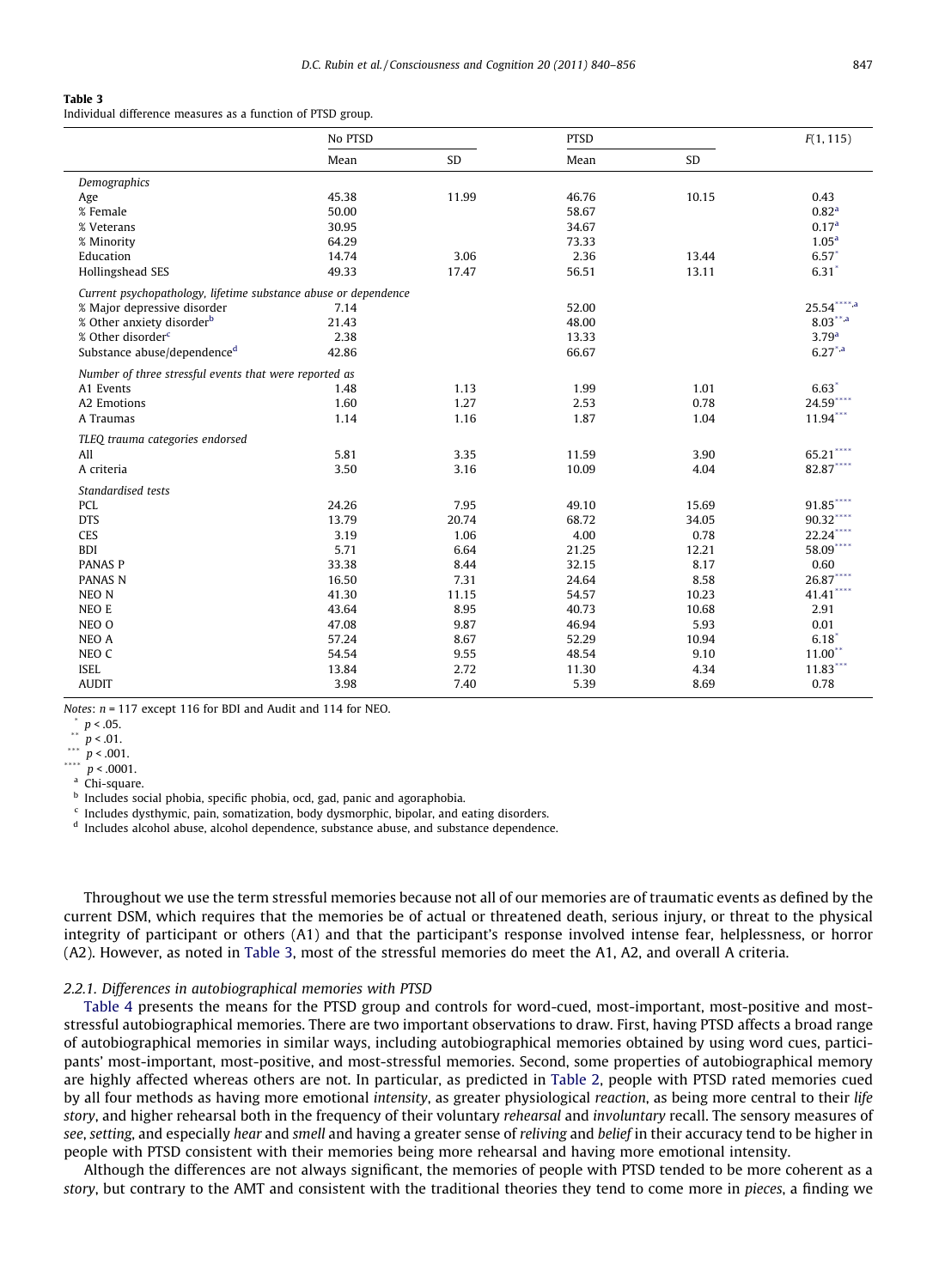<span id="page-8-0"></span>Group differences on AMQ variables for word-cued, important, positive and stressful memories.

| Variable                                                                               | Word cued                                    |                                              | Important                                                       |                                              |                                              | Positive                                                                              |                                              |                                              | Stressful                                                     |                                              |                                              |                                                              |
|----------------------------------------------------------------------------------------|----------------------------------------------|----------------------------------------------|-----------------------------------------------------------------|----------------------------------------------|----------------------------------------------|---------------------------------------------------------------------------------------|----------------------------------------------|----------------------------------------------|---------------------------------------------------------------|----------------------------------------------|----------------------------------------------|--------------------------------------------------------------|
|                                                                                        | Means                                        |                                              | $t$ -test                                                       | Means                                        |                                              | $t$ -test                                                                             | Means                                        |                                              | $t$ -test                                                     | Means                                        |                                              | $t$ -test                                                    |
|                                                                                        | Control                                      | <b>PTSD</b>                                  |                                                                 | Control                                      | <b>PTSD</b>                                  |                                                                                       | Control                                      | <b>PTSD</b>                                  |                                                               | Control                                      | <b>PTSD</b>                                  |                                                              |
| Emotions<br>Intensity<br>Reaction<br>Valence                                           | 3.66<br>3.08<br>0.89                         | 4.84<br>4.38<br>0.72                         | $4.87***$<br>4.61<br>$-0.90$                                    | 4.18<br>3.57<br>1.34                         | 5.41<br>4.96<br>1.33                         | $4.72***$<br>$4.38***$<br>$-0.04$                                                     | 4.61<br>3.78<br>2.03                         | 5.73<br>5.07<br>2.50                         | $3.92***$<br>$3.57***$<br>$2.47*$                             | 4.77<br>3.76<br>$-1.25$                      | 6.21<br>5.51<br>$-1.84$                      | $5.94***$<br>$5.56***$<br>$-1.96$                            |
| Rehearsal<br>Rehearsal<br>Involuntary                                                  | 3.48<br>2.81                                 | 4.02<br>3.56                                 | $2.54^*$<br>$3.05$ **                                           | 4.04<br>3.05                                 | 4.93<br>4.39                                 | $3.69***$<br>$4.55***$                                                                | 4.38<br>3.31                                 | 5.43<br>4.66                                 | $4.09***$<br>$4.20***$                                        | 4.47<br>3.48                                 | 5.17<br>4.96                                 | $2.57*$<br>$4.73***$                                         |
| Centrality<br>Life story                                                               | 3.66                                         | 4.67                                         | $3.77***$                                                       | 5.25                                         | 5.93                                         | $2.64$ **                                                                             | 5.58                                         | 6.37                                         | $3.20$ <sup>**</sup>                                          | 5.37                                         | 6.27                                         | $3.30$ **                                                    |
| Sensory and language processes<br>See<br>Field<br>Setting<br>Hear<br>Smell<br>In-words | 5.06<br>5.96<br>5.14<br>3.60<br>2.56<br>3.23 | 5.73<br>6.11<br>5.72<br>4.84<br>3.69<br>3.71 | $3.07***$<br>0.75<br>$2.90**$<br>$4.69***$<br>$3.88***$<br>1.49 | 5.27<br>6.00<br>5.44<br>4.05<br>2.38<br>3.73 | 5.94<br>6.25<br>5.95<br>5.03<br>3.41<br>4.18 | $3.17$ <sup>**</sup><br>1.21<br>$2.47$ <sup>*</sup><br>$3.41***$<br>$2.99$ **<br>1.23 | 5.51<br>6.11<br>5.67<br>4.44<br>2.65<br>3.83 | 5.94<br>6.39<br>6.00<br>5.42<br>3.54<br>4.48 | 1.79<br>1.23<br>1.42<br>$3.09$ **<br>$2.21^{\degree}$<br>1.61 | 5.42<br>6.11<br>5.48<br>4.61<br>2.55<br>4.01 | 6.07<br>6.19<br>6.04<br>5.41<br>3.56<br>4.43 | $2.85***$<br>0.31<br>$2.53*$<br>$2.59*$<br>$2.68$ **<br>1.07 |
| Narrative<br>Story<br>Pieces                                                           | 4.58<br>3.03                                 | 5.28<br>3.45                                 | $2.50^{\circ}$<br>1.38                                          | 5.15<br>2.93                                 | 5.70<br>3.25                                 | 2.06"<br>0.95                                                                         | 5.35<br>2.89                                 | 5.80<br>3.18                                 | 1.50<br>0.75                                                  | 5.26<br>2.93                                 | 5.83<br>3.68                                 | 1.82<br>$2.03*$                                              |
| Metacognitive judgments<br>Reliving<br><b>Belief</b>                                   | 4.08<br>5.89                                 | 4.84<br>6.53                                 | $3.09$ **<br>$3.11$ **                                          | 4.31<br>6.19                                 | 5.40<br>6.72                                 | $3.96***$<br>$2.99$ **                                                                | 4.83<br>6.22                                 | 5.79<br>6.75                                 | $3.56***$<br>$2.73$ **                                        | 4.44<br>6.21                                 | 5.72<br>6.71                                 | $4.29***$<br>$2.80$ **                                       |
| Reported properties of events<br>Specific<br>Age-of-memory <sup>a</sup>                | 0.60<br>18.22                                | 0.52<br>20.68                                | $-1.62$<br>1.18                                                 | 0.66<br>19.65                                | 0.60<br>16.90                                | $-0.97$<br>$-1.40$                                                                    | 0.65<br>16.42                                | 0.53<br>15.11                                | $-1.67$<br>$-0.60$                                            | 0.61<br>14.33                                | 0.55<br>17.03                                | $-0.87$<br>1.32                                              |

Note: All t-test have 115 df.

 $p < 05$ .

 $p < .01$ .

\*\*\*  $p < .001$ .

\*\*\*\*  $p < .0001$ .

<sup>a</sup> Years between the event and the testing.

return to later. There are no significant effects, even at the  $p < .05$  level, for whether the memories come as third versus first person (field), are more specific, or how long ago they occurred (age-of-memory), however the lack of effect of the field measure may be a result of how the question was asked [\(Rice & Rubin, 2009](#page-15-0)).

Thus, people with and without PTSD reacted differently to the same properties over a range of traumatic and comparison autobiographical memories. The differences could be part of a change in traumatic memories that extended to all memories, or they could be a part of a cognitive style that promotes the formation of PTSD if a trauma occurred. Although this study does not address this issue directly, our earlier work with undergraduates, many of whom did not report a trauma or symptoms consistent with PTSD suggest this is at least partly a predisposing symptom (see [Rubin, Boals, et al., 2008](#page-16-0)).

## 2.2.2. Effects of most-stressful versus other types of events on autobiographical memory measures

We compared the most-stressful memories to the word-cued memories to provide a comparison with a broad sampling of memories, to the most-important memories to provide a comparison with other important memories but ones that were not among the most emotional, and with the most-positive memories to examine the effects of valence. In [Table 5](#page-9-0), the type of comparison memory was one factor and PTSD group was the other factor. The effects of PTSD group were just discussed for each type of event separately. In the ANOVAs shown in [Table 5](#page-9-0) the effect of PTSD group replicate the basic findings shown in Table 4, and therefore are not shown again.

Means for each type of remembered event are shown in the left third of [Table 5.](#page-9-0) The middle third of the table shows the comparison of the stressful events with word-cued memories, important memories, and positive memories. The three moststressful memories were more negative, more emotionally intense, and had higher rehearsal than the other three classes of memories for participants with and without PTSD. The differences in emotional intensity, rehearsal, and involuntary recall also occurred when we compared participants with and without PTSD in Table 4. Other differences occurred for comparisons to one or two of the other classes of control memories. Compared to word-cued and important memories the stressful memories had higher ratings of reliving, hear, reaction, life story, and rehearsal. Again, these differences were found when we compared participants with and without PTSD in Table 4. Thus, many of the differences that occur in participants with as opposed to without PTSD also occur for all the participants' most-stressful as opposed to word-cued and important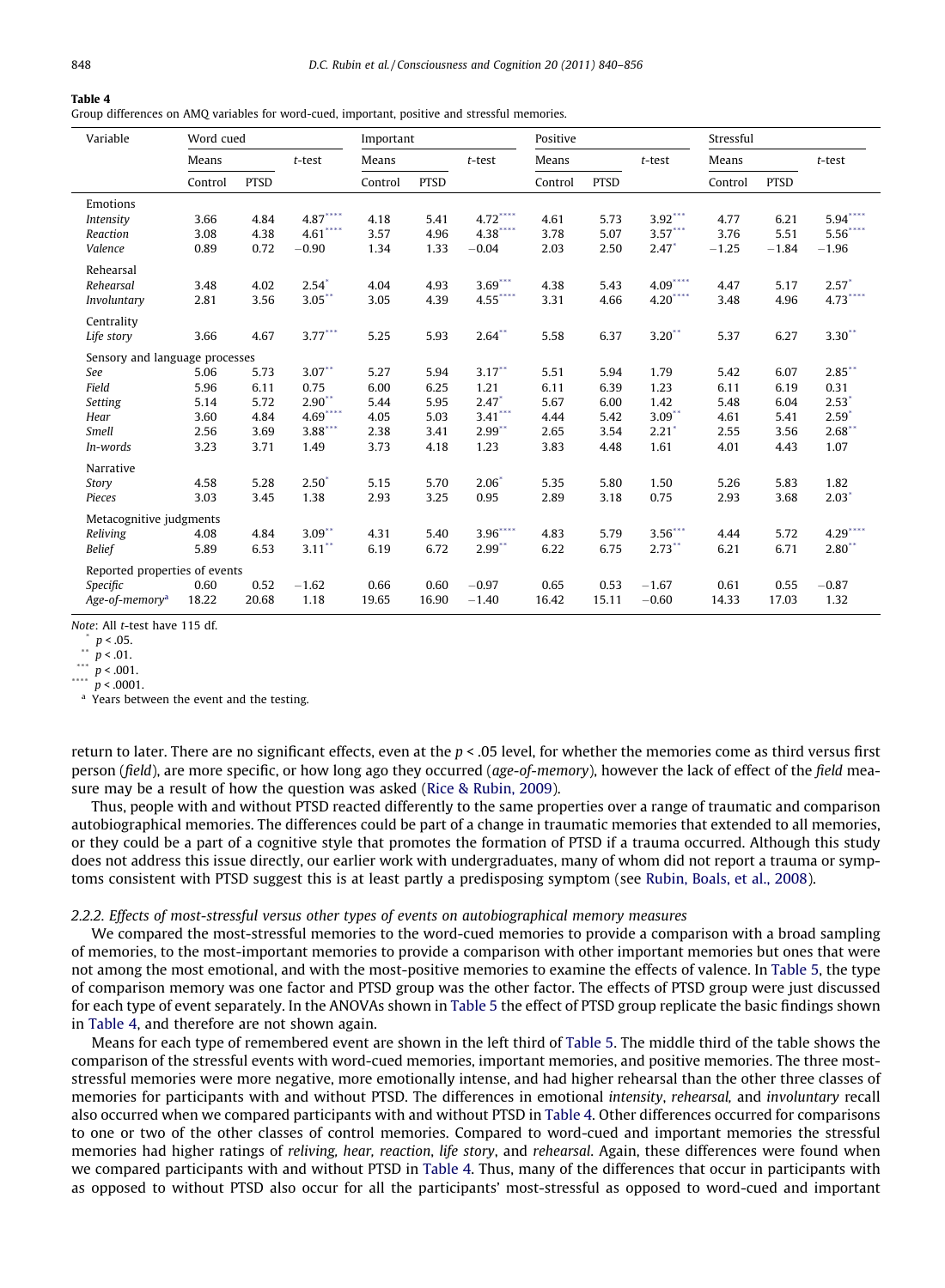<span id="page-9-0"></span>Means and ANOVAS for comparisons of memories for stressful events with word-cued, important, and positive events.

| Variable                       | Means                 |           |          |           | ANOVA's F(1, 115)           |                              |                     |                  |                             |          |  |  |
|--------------------------------|-----------------------|-----------|----------|-----------|-----------------------------|------------------------------|---------------------|------------------|-----------------------------|----------|--|--|
|                                | For four memory types |           |          |           |                             | Comparison: stressful versus |                     |                  | Interaction with PTSD group |          |  |  |
|                                | Word-cued             | Important | Positive | Stressful | Word-cued                   | Important                    | Positive            | Word-cued        | Important                   | Positive |  |  |
| Emotions                       |                       |           |          |           |                             |                              |                     |                  |                             |          |  |  |
| Intensity                      | 4.41                  | 4.97      | 5.33     | 5.69      | $110.11^{\ast\ast\ast\ast}$ | $41.96***$                   | $7.01**$            | 1.27             | 1.04                        | 1.82     |  |  |
| Reaction                       | 3.91                  | 4.46      | 4.60     | 4.88      | $39.12***$                  | $7.01$ **                    | 2.31                | 2.37             | 1.65                        | 2.55     |  |  |
| Valence                        | 0.78                  | 1.33      | 2.33     | $-1.63$   | $226.86$ ****               | 283.32****                   | $411.27***$         | 1.72             | 2.78                        | $7.81**$ |  |  |
| Rehearsal                      |                       |           |          |           |                             |                              |                     |                  |                             |          |  |  |
| Rehearsal                      | 3.83                  | 4.61      | 5.05     | 4.92      | $72.70***$                  | $7.17***$                    | 0.40                | 0.40             | 0.49                        | 1.68     |  |  |
| Involuntary                    | 3.29                  | 3.91      | 4.18     | 4.43      | $66.91***$                  | $17.14***$                   | $6.21$ <sup>*</sup> | $8.12$ **        | 0.35                        | 0.44     |  |  |
| Centrality                     |                       |           |          |           |                             |                              |                     |                  |                             |          |  |  |
| Life story                     | 4.30                  | 5.68      | 6.09     | 5.95      | $126.45^{\ast\ast\ast\ast}$ | $5.55$ <sup>*</sup>          | 1.56                | 0.16             | 1.24                        | 0.18     |  |  |
| Sensory and language processes |                       |           |          |           |                             |                              |                     |                  |                             |          |  |  |
| See                            | 5.49                  | 5.70      | 5.78     | 5.83      | $12.77***$                  | 1.91                         | 0.04                | 0.02             | 0.02                        | 1.19     |  |  |
| Field                          | 6.05                  | 6.16      | 6.29     | 6.16      | 1.49                        | 0.13                         | 1.41                | 0.12             | 1.12                        | 1.41     |  |  |
| Setting                        | 5.51                  | 5.77      | 5.88     | 5.84      | $14.06***$                  | 0.61                         | 0.65                | 0.04             | 0.06                        | 1.43     |  |  |
| Hear                           | 4.39                  | 4.68      | 5.07     | 5.13      | 33.01****                   | 14.90***                     | 0.49                | 2.41             | 0.54                        | 0.54     |  |  |
| Smell                          | 3.29                  | 3.04      | 3.22     | 3.19      | 0.24                        | 1.35                         | 0.09                | 0.10             | 0.00                        | 0.15     |  |  |
| In-words                       | 3.54                  | 4.02      | 4.25     | 4.28      | $27.09***$                  | $6.34$ <sup>*</sup>          | 0.39                | 0.05             | 0.03                        | 1.23     |  |  |
| Narrative                      |                       |           |          |           |                             |                              |                     |                  |                             |          |  |  |
| Story                          | 5.03                  | 5.51      | 5.64     | 5.62      | $20.16***$                  | 1.13                         | 0.09                | 0.27             | 0.00                        | 0.31     |  |  |
| Pieces                         | 3.30                  | 3.14      | 3.08     | 3.41      | 0.15                        | 2.73                         | $5.83*$             | 1.04             | 2.73                        | $4.23*$  |  |  |
| Metacognitive judgments        |                       |           |          |           |                             |                              |                     |                  |                             |          |  |  |
| Reliving                       | 4.57                  | 5.01      | 5.45     | 5.26      | $23.85***$                  | $4.94$ <sup>*</sup>          | $5.30*$             | $4.02^{\degree}$ | 0.87                        | 2.65     |  |  |
| <b>Belief</b>                  | 6.30                  | 6.53      | 6.56     | 6.53      | $11.29$ **                  | 0.01                         | 0.21                | 0.74             | 0.08                        | 0.03     |  |  |
| Reported properties of events  |                       |           |          |           |                             |                              |                     |                  |                             |          |  |  |
| Specific                       | 0.55                  | 0.62      | 0.57     | 0.57      | 0.41                        | 1.75                         | 0.14                | 0.06             | 0.01                        | 0.72     |  |  |
| Age-of-memory                  | 19.80                 | 17.89     | 15.58    | 16.06     | $19.50^{***}$               | $7.79**$                     | 0.01                | 0.02             | $8.97$ **                   | $4.08^*$ |  |  |

Note: All  $F(1, 115)$ , except merged, which is  $F(1, 73)$ ,  $F(1, 64)$ , and  $F(1, 62)$  for the word-cued, important, and positive comparisons, respectively. For means for the means of the three-way interaction of PTSD group by stressful versus another memory type, see [Tables 3 and 4](#page-7-0). The age-of memory is in years.

 $p < .05$ . \*\*  $p < .01$ .

 $p < .001$ . \*\*\*\*  $p' < .0001$ .

memories. There are additional differences between the most-stressful and word-cued memories, which are not surprising, in that the word-cued memories were expected to be less important and emotional than the most-stressful memories.

As the right third of Table 5 shows, there were only six significant interactions. As can be seen from the means in [Table 4](#page-8-0), for reliving, valence, and involuntary, and pieces, the stressful memories in the PTSD group showed larger than additive main effects, that is, there were bigger difference in the PTSD group compared to the control group. For age-of-memory, important and positive memories occurred longer ago than stressful memories for the control group, but stressful memories occurred longer ago for the PTSD group. That is, for the PTSD group compared to the control group, the stressful memories (or the negative affect that led them to be chosen as among the three most-negative events) were better retained than important and positive memories.

## 3. Study 2: Involuntary memories

## 3.1. Method

#### 3.1.1. Participants

During the last session of Study 1, participants were invited to enroll in an electronic diary study; 90 did and received \$150 each. Of these participants, 86 recorded seven or more involuntary memories in the course of 2 weeks (59 in the PTSD and 27 in the control group) and we restrict our analyses to these participants to obtain stable measures, except for our measure of number of involuntary memories which is based on all 90 participants.

#### 3.1.2. Materials

All participants were given a personal data assistant (PDA, PalmOne Zire31, Palm Inc.) to use for the 2 weeks of data collection. The PDA was locked into a program that presented a modified form of the AMQ used in Study 1 (Entryware V5.0, Techneos Systems Inc). The questions were shortened to fit easily onto the screen of the PDA where needed, usually by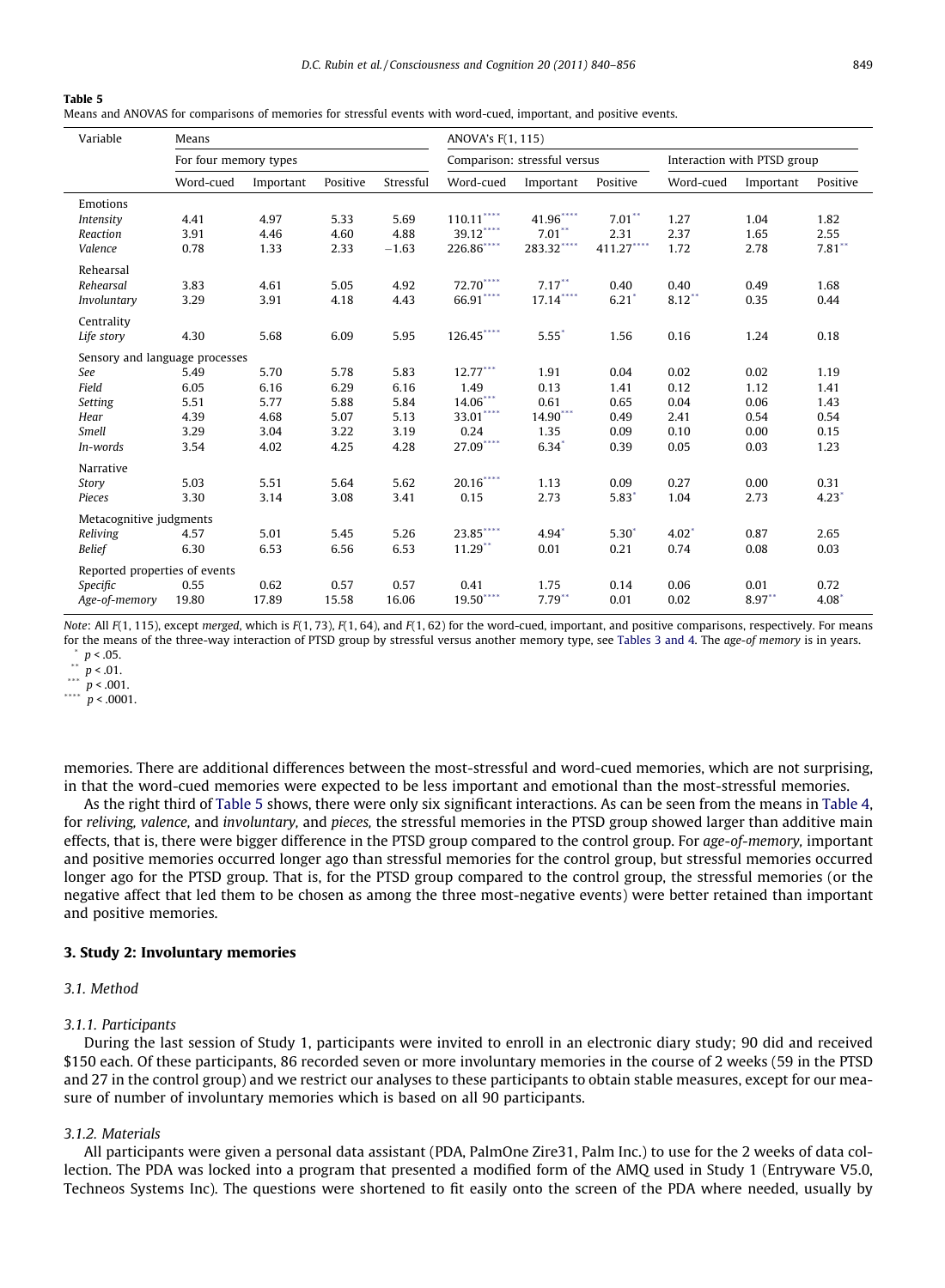<span id="page-10-0"></span>removing the phrase 'while remembering the event' which occurred in the printed versions. The original memory dating was simplified to the following 7-point scale: This event occurred within the last (1) day, (2) week, (3) month, (4) year, (5) 5 years, (6) 10 years, or (7) 30 years (8) more than 30 years. Three questions, shown in [Table 1,](#page-4-0) were added to those used in Study 1 to probe issues directly related to the involuntary memories: did the memory change the participant's mood, what cued it, and did it relate to the trauma. All responses were recorded on the PDA and each entry was time stamped.

## 3.1.3. Procedure

Participants were instructed that involuntary memories are about events in their personal past that come without intention, that they can be cued by something in the environment or by a thought or by something that cannot be identified, but that they cannot be the result of trying to recall the memory. Participants were asked to carry the PDA with them whenever they could for 2 weeks so that they could answer questions about involuntary autobiographical memories as they occurred. After each involuntary memory the program asked them to also record a ''different memory that occurred around the same time period.'' Participants were instructed that if they missed recording an involuntary autobiographical memory, they were not to go back and record it later. We checked on the participants' progress 1 day into the 2 week period.

## 3.2. Results

To help ensure that the ratings were done online and carefully, very short and long response times were removed based on informal testing and an examination of the distribution of response times. All ratings of involuntary or voluntary memories that the PDA recorded as taking less than 30 s ( $n = 18$ ) or more than 10 min ( $n = 43$ ) were removed, leaving a total of 2944 pairs of ratings. Participants in the control and PTSD groups recalled an average of  $31.26$  (SD = 27.84) and  $35.72$  $(SD = 25.00)$  pairs of involuntary and voluntary memories, respectively  $(F(1, 84) = 0.55, p = 0.46)$ .

Table 6 shows the means for the involuntary and voluntary memories in the PTSD and control groups. First, compared to the control group, the PTSD group had memories that had more emotionally negative valence, emotional intensity, reaction, mood change, rehearsal, involuntary recall, centrality to the life story, auditory imagery (hear),and were more often trauma

#### Table 6

Comparison of involuntary and voluntary memories from Experiment 2.

| Variable                       | Means         |            |               |            | ANOVAs F(1,84)      |                       |              |  |  |
|--------------------------------|---------------|------------|---------------|------------|---------------------|-----------------------|--------------|--|--|
|                                | Involuntary   |            | Voluntary     |            | Group               | Voluntary/involuntary | Inter-action |  |  |
|                                | Control Group | PTSD group | Control group | PTSD group |                     |                       |              |  |  |
| Emotions                       |               |            |               |            |                     |                       |              |  |  |
| Intensity                      | 2.82          | 4.00       | 2.63          | 3.78       | 17.88****           | $8.63***$             | 0.04         |  |  |
| Reaction                       | 2.38          | 3.29       | 2.16          | 3.10       | $11.00**$           | 12.87***              | 0.10         |  |  |
| Mood change                    | 3.05          | 4.30       | 2.86          | 3.97       | $17.73***$          | $11.87***$            | 0.95         |  |  |
| Valence                        | 0.31          | $-0.29$    | 0.41          | 0.07       | $5.41$ <sup>*</sup> | $8.07***$             | 2.60         |  |  |
| Rehearsal                      |               |            |               |            |                     |                       |              |  |  |
| Rehearsal                      | 3.22          | 3.91       | 3.37          | 4.24       | 8.66                | $13.77***$            | 1.84         |  |  |
| Involuntary                    | 3.19          | 4.14       | 3.10          | 4.10       | $10.99$ **          | 0.93                  | 0.15         |  |  |
|                                |               |            |               |            |                     |                       |              |  |  |
| Centrality<br>Life story       | 2.85          | 4.05       | 2.89          | 4.18       | $14.83***$          | 1.37                  | 0.43         |  |  |
|                                |               |            |               |            |                     |                       |              |  |  |
| Sensory and language processes |               |            |               |            |                     |                       |              |  |  |
| See                            | 5.85          | 5.95       | 5.77          | 5.96       | 0.40                | 0.46                  | 0.74         |  |  |
| Field                          | 5.64          | 5.96       | 5.74          | 5.97       | 1.73                | 1.64                  | 1.23         |  |  |
| Setting                        | 5.92          | 5.83       | 5.95          | 5.92       | 0.08                | 1.66                  | 0.57         |  |  |
| Hear                           | 4.01          | 4.74       | 4.02          | 4.73       | $4.21$ <sup>*</sup> | 0.01                  | 0.02         |  |  |
| Smell                          | 1.92          | 2.44       | 1.94          | 2.40       | 2.26                | 0.01                  | 0.31         |  |  |
| In-words                       | 3.26          | 3.64       | 3.23          | 3.55       | 0.83                | 1.23                  | 0.38         |  |  |
| Narrative                      |               |            |               |            |                     |                       |              |  |  |
| Story                          | 4.77          | 5.44       | 4.78          | 5.50       | $4.30*$             | 0.38                  | 0.15         |  |  |
| Pieces                         | 2.92          | 2.73       | 2.97          | 2.65       | 0.69                | 0.03                  | 0.91         |  |  |
| Metacognitive judgments        |               |            |               |            |                     |                       |              |  |  |
| Reliving                       | 4.11          | 4.83       | 4.04          | 4.49       | 2.97                | $6.60*$               | 2.69         |  |  |
| <b>Belief</b>                  | 5.82          | 6.18       | 5.85          | 6.23       | 2.95                | 1.47                  | 0.04         |  |  |
| Reported properties of events  |               |            |               |            |                     |                       |              |  |  |
| Specific                       | 0.55          | 0.53       | 0.55          | 0.54       | 0.06                | 0.11                  | 0.01         |  |  |
| Age-of-memory <sup>a</sup>     | 4.23          | 4.64       | 4.35          | 4.79       | 1.50                | $5.72^*$              | 0.08         |  |  |
| Trauma related                 | 0.28          | 0.44       | 0.26          | 0.42       | $5.78^*$            | 0.80                  | 0.01         |  |  |
|                                |               |            |               |            |                     |                       |              |  |  |

 $p < .05$ .

 $p < .01$ .

 $p < .001.$ 

<sup>a</sup> Years between the event and the testing.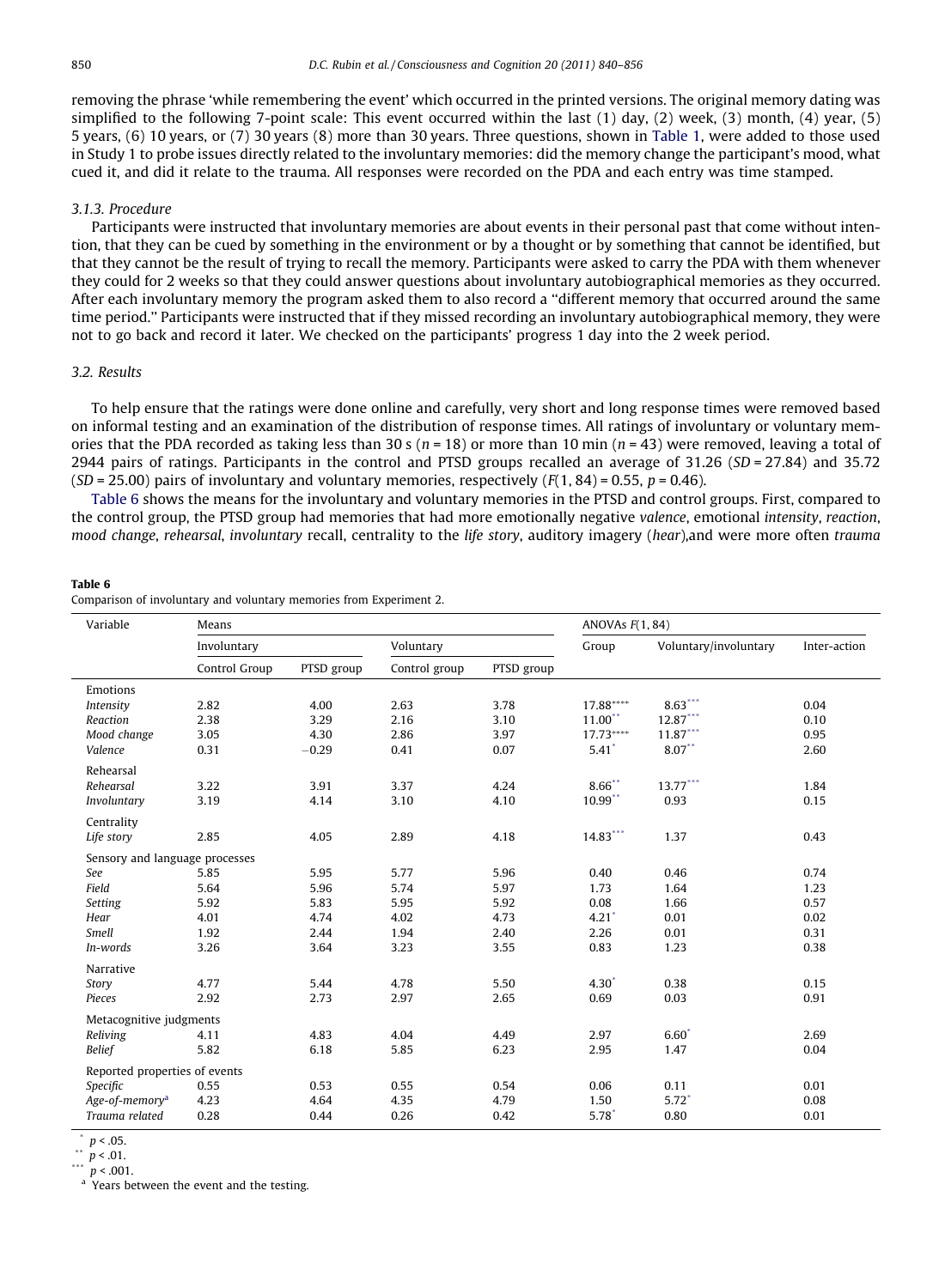Comparison of trauma and non-trauma-related memories from Experiment 2.

| Variable                       | Means          |         | Trauma related ANOVAs F(1, 69) |                     |             |                     |
|--------------------------------|----------------|---------|--------------------------------|---------------------|-------------|---------------------|
|                                | Related        |         | Main effect                    | Interactions        |             |                     |
|                                | N <sub>o</sub> | Yes     |                                | PTSD group          | Involuntary | Three-way           |
| Emotions                       |                |         |                                |                     |             |                     |
| Intensity                      | 3.27           | 4.32    | $34.93***$                     | 3.13                | 0.01        | 0.30                |
| Reaction                       | 2.75           | 3.37    | $11.95***$                     | 0.03                | 0.60        | 0.25                |
| Mood change                    | 3.67           | 4.31    | $12.21***$                     | 0.60                | 0.88        | 0.13                |
| Valence                        | 0.47           | $-0.46$ | $29.76***$                     | $4.80^{\degree}$    | 0.06        | 0.24                |
| Rehearsal                      |                |         |                                |                     |             |                     |
| Rehearsal                      | 3.33           | 4.40    | $60.70^{\ast\ast\ast\ast}$     | 3.07                | 0.36        | 0.10                |
| Involuntary                    | 3.29           | 4.54    | $71.35***$                     | 3.49                | 2.37        | 2.39                |
| Centrality                     |                |         |                                |                     |             |                     |
| Life story                     | 3.15           | 4.78    | $59.65^{\ast\ast\ast\ast}$     | 1.75                | 0.54        | 0.24                |
| Sensory and language processes |                |         |                                |                     |             |                     |
| See                            | 5.83           | 6.02    | 3.68                           | 0.22                | 0.28        | 0.31                |
| Field                          | 5.75           | 5.93    | 3.55                           | 0.00                | 2.63        | $6.37$ <sup>*</sup> |
| Setting                        | 5.81           | 5.99    | 2.58                           | 0.17                | 0.04        | 0.02                |
| Hear                           | 4.40           | 4.75    | 5.56                           | 0.62                | 2.19        | 0.25                |
| Smell                          | 2.16           | 2.51    | 2.51                           | $4.24$ <sup>*</sup> | 0.06        | 0.14                |
| In-words                       | 2.33           | 3.69    | $9.06***$                      | 0.74                | $8.55$ **   | $8.64$ **           |
| Narrative                      |                |         |                                |                     |             |                     |
| Story                          | 5.09           | 5.48    | $10.10$ **                     | 0.10                | 1.53        | 0.20                |
| Pieces                         | 2.78           | 2.78    | 0.04                           | 0.18                | 0.37        | 1.02                |
| Metacognitive judgments        |                |         |                                |                     |             |                     |
| Reliving                       | 4.28           | 4.92    | $20.70***$                     | 1.89                | 0.00        | 0.15                |
| <b>Belief</b>                  | 6.01           | 6.21    | 5.05                           | 0.00                | 0.87        | 0.17                |
| Reported properties of events  |                |         |                                |                     |             |                     |
| Specific                       | 0.63           | 0.46    | 12.60                          | 1.60                | 0.01        | 1.25                |
| Age-of-memory <sup>a</sup>     | 4.38           | 4.96    | $6.12$ <sup>*</sup>            | 1.19                | 0.00        | 2.71                |

Note: Only the effects involving being trauma related or not are shown, as other effects are shown with more participants earlier.

 $\int_{0}^{\infty} p < .05$ .

\*\*  $p < 01$ .

 $\sum_{n=1}^{n+1} p < .001.$ 

 $p < .0001$ .

<sup>a</sup> Age-of-memory is from the seven point rating scale described in the procedure.

related. These effects largely replicate findings in Study 1 for differences between the groups for voluntary memories under four different cuing conditions. Second, a number of differences were observed between involuntary memories and voluntary memories. The involuntary memories were accompanied by more negative valence, intensity, reaction, mood change, and reliving, and had less voluntarily rehearsal, and were more recent (age-of-memory). According to the AMT, most of these differences are explained in terms of dissimilar retrieval processes (associative and bottom up versus strategic and top down) operating upon the same autobiographical memory system. In particular, the associative and uncontrolled retrieval process that characterizes involuntary memories leaves less opportunity for emotion regulation [\(Gross, 2001](#page-15-0)), resulting in stronger emotional reaction at recall. Support for the idea that involuntary and voluntary processes retrieve different memories even though they are both affected equally by PTSD symptom severity comes from the retrospective rehearsal measures in [Table 6](#page-10-0). In particular, a voluntary versus involuntary retrieval by PTSD group ANOVA with rehearsal versus involuntary as a repeated measure of rehearsal yielded two significant effects. A main effect caused by the PTSD group having higher ratings, (4.10 versus 3.22,  $F(1, 84) = 10.40$ ,  $p < .01$ ) and the expected interaction,  $F(1, 84) = 18.31$  ( $p < .0001$ ). Third, the effects of PTSD group did not interact with whether recall was voluntary or involuntary. As shown in [Table 6](#page-10-0), involuntary and voluntary recall followed the same pattern of results regardless of having PTSD or not; there were main effects of PTSD group and of voluntary versus involuntary.

In Study 1, participants rated memories for their three most-negative events. In Study 2, because we could not specify the type of involuntary memory we would like to have come to mind, we had participants indicate on the PDA whether the memory they recorded was about, related to, or unrelated to one of their three most-negative events. Participants reported that 37% of their involuntary and 36% of their voluntary memories were directly about or related to one of their three mostnegative events. The ANOVAs in Table 7 are based on the 71 participants who recorded both an involuntary and a voluntary memory that was about or related to one of their three most-negative events; 17 from the control group and 54 from the PTSD group. Because we have already reported on involuntary versus voluntary memories and control versus PTSD groups on a larger sample of memories and participants in the ANOVAs in [Table 6](#page-10-0), here we report only on main effects and interactions involving the trauma-related factor. The main effects shown in Table 7 are similar to the ones shown earlier for the voluntary memories comparisons of word-cued and important memories with the most-stressful events of Study 1. That is,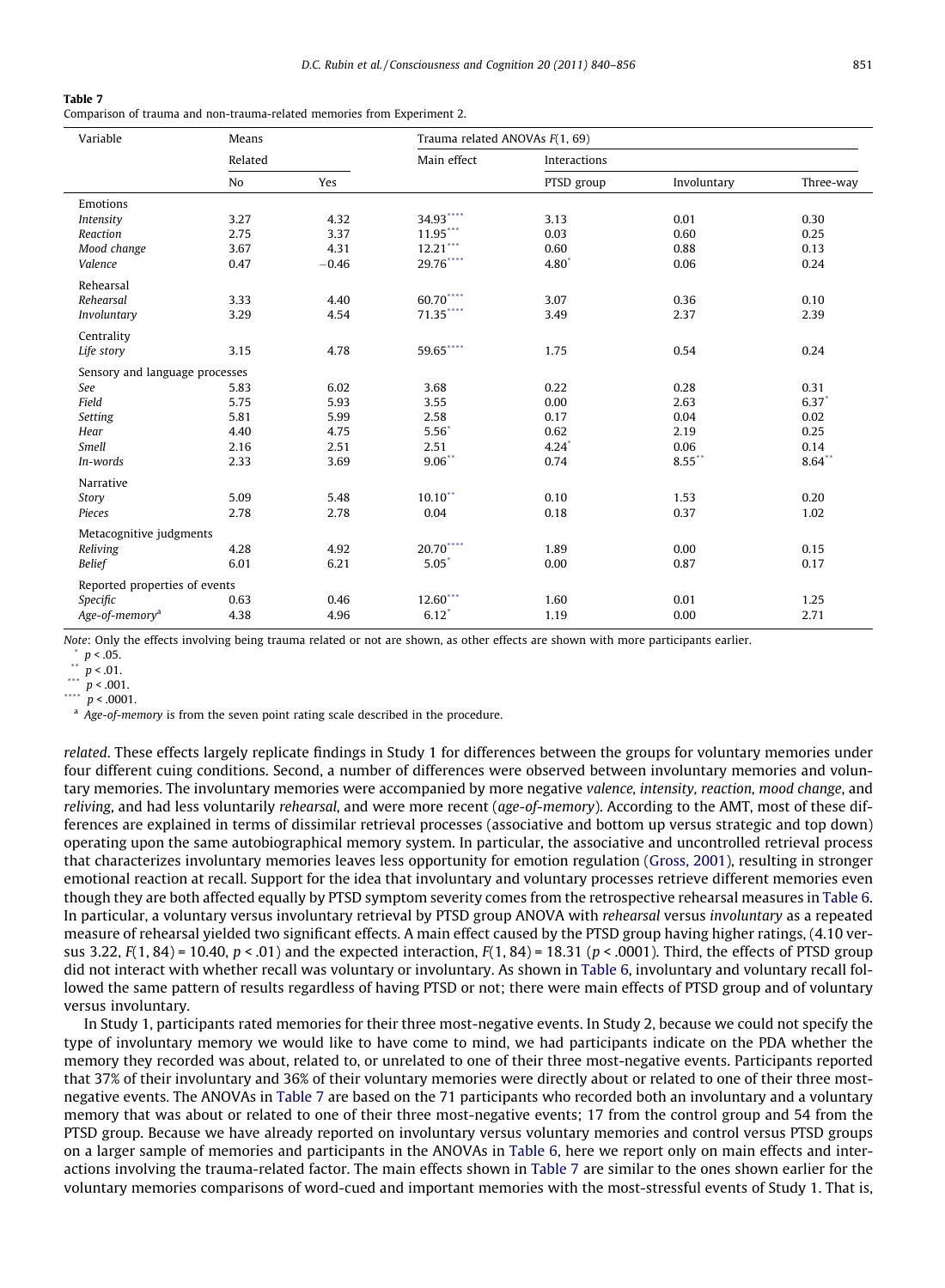both trauma-related voluntary and involuntary memories involved more negative valence, intensity, reaction, mood change, rehearsal, involuntary recall, life story relevance, reliving, belief, and auditory imagery (hear) as compared to memories that were unrelated to the trauma. They also came more in words and were less specific in that the memories were for events that spanned more than 1 day, and occurred longer ago (age-of-memory). Of note, trauma-related memories were rated as more available than memories with no reference to the trauma.

There were few interactions with the trauma-related factor. There were two-way interactions of being trauma related and PTSD group on smell and valence and a three-way interaction for field, all at the .05 level, which had no simple interpretations. The interaction of voluntary/involuntary and being trauma related on in-words appears to be caused by voluntary memories of traumas coming more in words. The three-way interaction for in-words is caused by this being especially strong in the control group. None of the interactions were those one would expect from theories considered here.

In spite of the lack of interactions, there were substantial main effects that when added together are consistent not only with the AMT, but also with clinical observations of emotionally powerful, recurring involuntary memories in PTSD. If we compare voluntary, trauma-unrelated memories occurring to control participants (the transparent cube in [Fig. 1](#page-2-0)) to involuntary, trauma-related memories occurring to participants with PTSD (the red cube in [Fig. 1](#page-2-0)), the variables in the Emotions, Rehearsal, and Centrality of Memories sections of [Tables 6 and 7](#page-10-0), which contain valence, mood change, and the availabilityincreasing mechanisms shown in [Fig. 1](#page-2-0) and [Table 2,](#page-4-0) all differ by between 1.11 and 2.04 units on the 7-point rating scales. The means for these two extreme cells for these variables are: Valence (0.44 versus -.74), Intensity (2.44 versus 4.40), Reaction (1.91 versus 3.56), Mood Change (2.77 versus 4.27), Rehearsal (3.22 versus 4.33), Involuntary (2.95 versus 4.60), and Life story  $(2.69$  versus 4.73) (minimum  $F(1, 82 = 20.87,$  all  $p's < .0001$ ). Thus, the results support basic clinical observations concerning the properties of intrusive memories, but challenge the special mechanisms theories of why they occur.

## 3.3. Discussion

As in Study 1, there were consistent differences between the PTSD and control groups in the measures of emotion and rehearsal and centrality of memories listed in [Tables 6 and 7](#page-10-0). The PTSD group had more emotional reactions to their memories and considered them as more rehearsed and central to their life story than the control group. These effects were unaffected by whether recall was involuntary or voluntary, contrary to the traditional view but consistent with predictions derived from the AMT. Several differences were observed between involuntary versus voluntary recall, especially in the measures of emotions. These findings replicated and extended previous work on involuntary autobiographical memories and are consistent with the idea that differences in the characteristics of the two types of memory can be explained in terms of different retrieval mechanisms operating on the same memory system ([Berntsen, 2009](#page-15-0)). In particular, because involuntary memories arise associatively with no preceding search description, they allow for less emotion regulation, and thus more emotional reaction and mood change, than the voluntary memories.

Study 2 also showed that trauma-related memories differed systematically from memories with no relation to the trauma, especially with regard to emotional reaction at the time of recall. Importantly, and as predicted by the AMT, involuntary recall did not access trauma-related memories more frequently than voluntary recall. Also of theoretical importance, the PTSD group rated their memories as more coherent, a difference not modified by voluntary versus involuntary retrieval. These findings also support the AMT in that a tendency to react with intense affect to all memories, rather than the increased incoherence of voluntary trauma-related memories, appears to be a key factor in PTSD.

#### 3.3.1. Correlations of the AMQ and individual differences measures combining Studies 1 and 2

[Table 8](#page-13-0) provides correlations of the AMQ measures with the individual differences measures. A value was obtained for each measure by averaging over the 28 memories collected from each participant in Study 1 (i.e., the 15 word-cued, seven most-important memories, three most-stressful, and three most-positive memories). The number of involuntary memories, as well as the proportion of trauma-related voluntary and involuntary memories that each individual produced in Study 2 are also included. Because individuals were selected to either have current PTSD or not to have lifetime PTSD or current subthreshold PTSD, the scores on the PCL and DTS were not distributed normally, but showed a fairly uniform distribution without being bimodal. Thus, the absolute values of the correlations of the PCL and DTS, and to a lesser extent other variables, may be greater than they would be in a more randomly selected sample. Nonetheless, the comparison of the differences in the magnitude of the correlations of the individual differences variables with the AMQ measures of the properties of the memories is informative and supports and helps clarify the main ANOVA findings.

The correlations are theoretically reasonable and consistent with the results we presented earlier in that they tended to involve emotional intensity, rehearsal, and life story measures. In fact, these availability-increasing mechanisms of the AMT as well as the percent of trauma-related memories from Study 2 were correlated with the same individual differences measures: measure of the symptom severity of PTSD (PCL, DTS) and dysphoria (BDI), how central a negative event is to one's identity (CES), two measures related to neuroticism (PANAS-Negative Affect, NEO-N), a lack of social support (negative correlations with the ISEL), and the number of categories of trauma experiences (TLEQ/A). The pattern is remarkably similar over these measures. The correlation with the ISEL is of the same magnitude, but not significant for the percent of trauma-related memories because the sample size is slightly smaller in Study 2. As in the earlier tables, valence does not behave in a similar way to intensity measures. Of note, there were no significant correlations with the number of involuntary memories reported except for the number of categories of trauma experiences as measured by the TLEQ/A.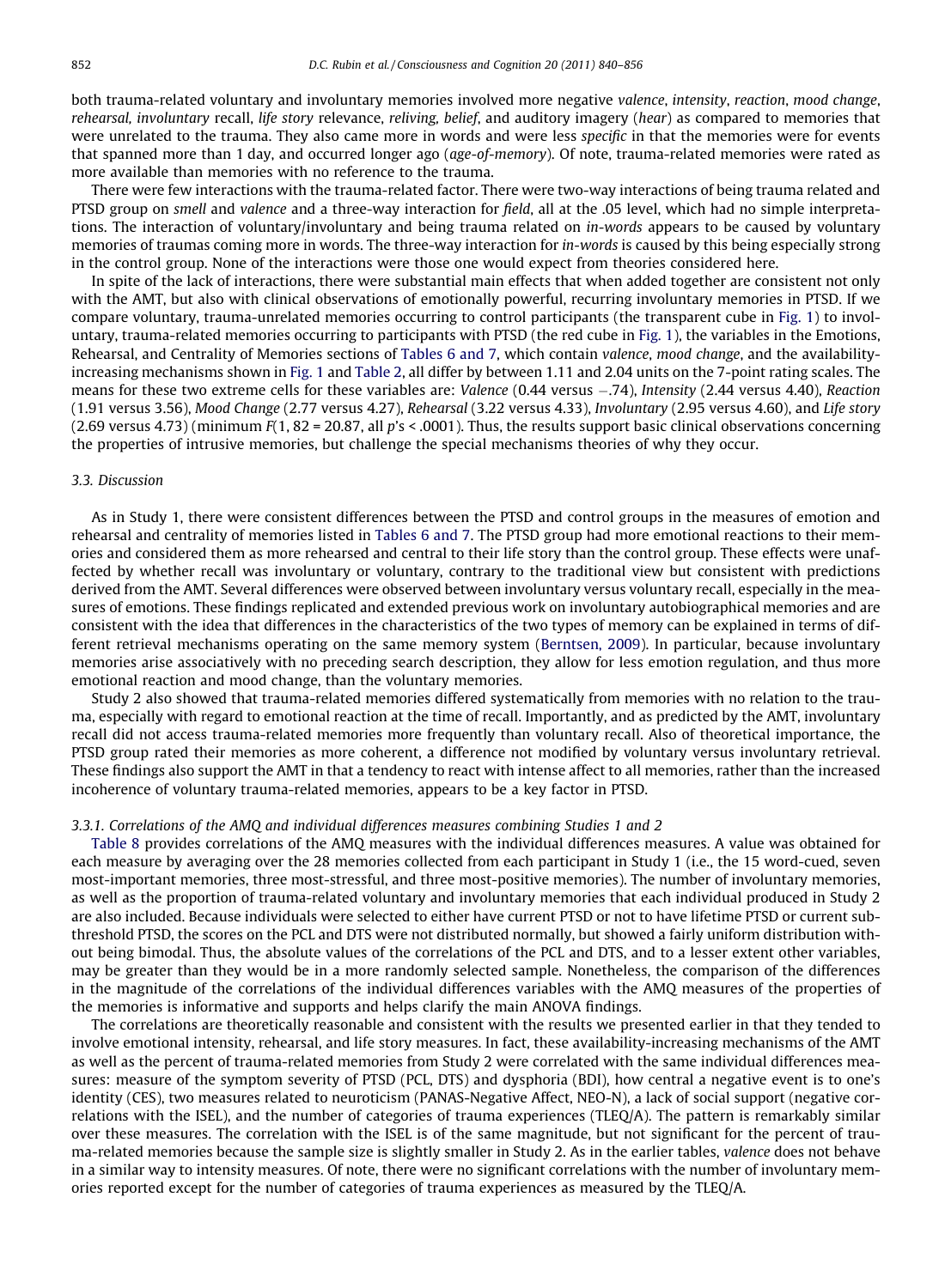<span id="page-13-0"></span>

| Table 8                                                                                      |  |  |
|----------------------------------------------------------------------------------------------|--|--|
| Correlations of individual differences measures with AMQ and number of involuntary memories. |  |  |

|                                       | PCL                  | <b>DTS</b>           | CES                  | <b>BDI</b>           | <b>PANAS</b>  |                      | <b>NEO</b>           |                  |                  |                  |                  | <b>ISEL</b>           | Audit      | TLEQ/A               |
|---------------------------------------|----------------------|----------------------|----------------------|----------------------|---------------|----------------------|----------------------|------------------|------------------|------------------|------------------|-----------------------|------------|----------------------|
|                                       |                      |                      |                      |                      | Pos           | Neg                  | N                    | E                | $\mathbf{O}$     | A                | $\mathsf{C}$     |                       |            |                      |
| Emotions<br>Intensity<br>Reaction     | $.48***$<br>$.47***$ | $.50***$<br>$.46***$ | $.40***$<br>$.32***$ | $.42***$<br>$.41***$ | .09<br>.03    | $.36***$<br>$.40***$ | $.30***$<br>$.32***$ | $-.12$<br>$-.16$ | .04<br>.03       | $-.18$<br>$-.15$ | $-.17$<br>$-.18$ | $-.28**$<br>$-.31***$ | .13<br>.14 | $.38***$<br>$.38***$ |
| Valence                               | $-.02$               | .04                  | .02                  | $-.06$               | .16           | $-.09$               | $-.18$               | $.21*$           | $-.09$           | .09              | .07              | $.20*$                | $-.08$     | $-.04$               |
| Rehearsal<br>Rehearsal<br>Involuntary | $.35***$<br>$.47***$ | $.36***$<br>$.51***$ | $.38***$<br>$.43***$ | $.26**$<br>$.39***$  | $.23*$<br>.12 | .17<br>$.26***$      | $.19*$<br>$.29***$   | $-.00$<br>$-.15$ | $-.02$<br>$-.10$ | $-.10$<br>$-.14$ | $-.10$<br>$-.17$ | .05<br>$-.19*$        | .05<br>.17 | $.32***$<br>$.36***$ |
| Centrality<br>Life story              | $.39***$             | $.39***$             | $.43***$             | $.31***$             | .11           | $.23*$               | .17                  | $-.03$           | .10              | $-.18$           | $-.17$           | $-.20*$               | .15        | $.31***$             |
| Sensory and language processes        |                      |                      |                      |                      |               |                      |                      |                  |                  |                  |                  |                       |            |                      |
| See                                   | $.23*$               | $.25**$              | $.24**$              | $.23*$               | .14           | .16                  | .10                  | .00              | $-.02$           | .16              | $-.04$           | $-.01$                | $-.02$     | $.29**$              |
| Field                                 | .10                  | .12                  | .20                  | .04                  | .21           | .01                  | $-.00$               | .11              | .07              | $-.05$           | .03              | .04                   | .02        | .12                  |
| Setting                               | $.21*$               | $.21*$               | $.22*$               | $.20*$               | $.23*$        | .09                  | .02                  | .05              | .09              | .15              | .04              | .02                   | .02        | $.25***$             |
| Hear                                  | $.39***$             | $.43***$             | $.32***$             | $.31***$             | .05           | $.28**$              | .13                  | $-.06$           | $-.10$           | .02              | $-.08$           | $-.13$                | .07        | $.36***$             |
| Smell                                 | $.44***$             | $.45***$             | $.25***$             | $.27**$              | .05           | $.33***$             | .10                  | $-.09$           | $-.11$           | $-.13$           | $-.08$           | $-.12$                | .06        | $.31***$             |
| In-words                              | .15                  | .18                  | $.29**$              | .10                  | .17           | .11                  | $-.02$               | $-.03$           | $-.23*$          | $-.10$           | .02              | $-.01$                | .10        | .16                  |
| Narrative                             |                      |                      |                      |                      |               |                      |                      |                  |                  |                  |                  |                       |            |                      |
| Story                                 | .14                  | .12                  | $.20*$               | .12                  | $.25***$      | .08                  | .03                  | .06              | .07              | .02              | .05              | $-.04$                | .03        | $.21*$               |
| Pieces                                | $.33***$             | $.29**$              | $.28**$              | $.28**$              | $-.22*$       | $.32***$             | $.23*$               | $-.26**$         | $-.02$           | $-.18$           | $-.26**$         | $-.35***$             | $.29**$    | .09                  |
| Metacognitive judgments               |                      |                      |                      |                      |               |                      |                      |                  |                  |                  |                  |                       |            |                      |
| Reliving                              | $.32***$             | $.35***$             | $.18*$               | $.24***$             | .09           | $.19*$               | .16                  | $-.04$           | $-.09$           | $-.07$           | $-.11$           | $-.12$                | .01        | $.34***$             |
| <b>Belief</b>                         | $.24***$             | $.24***$             | $.31***$             | .18                  | $.20*$        | $.20*$               | .09                  | .08              | $.22*$           | .06              | .05              | $-.02$                | .01        | $.25***$             |
| Reported properties of events         |                      |                      |                      |                      |               |                      |                      |                  |                  |                  |                  |                       |            |                      |
| Specific                              | $-.24**$             | $-.25**$             | $-.27**$             | $-.07$               | $-.08$        | $-.18*$              | $-.13$               | .09              | .05              | .18              | .09              | .10                   | .00        | $-.27**$             |
| Age-of-memory <sup>a</sup>            | .03                  | $-.01$               | .13                  | .14                  | $-.06$        | .04                  | $-.08$               | $-.22*$          | .08              | .16              | .07              | $-.31***$             | $-.09$     | $-.02$               |
| Involuntary memories                  |                      |                      |                      |                      |               |                      |                      |                  |                  |                  |                  |                       |            |                      |
| Numberb                               | .19                  | .16                  | .14                  | .12                  | $-.02$        | $-.05$               | $-.06$               | $-.08$           | $-.19$           | .08              | .09              | $-.07$                | .12        | $.24*$               |
| % Trauma related                      |                      |                      |                      |                      |               |                      |                      |                  |                  |                  |                  |                       |            |                      |
| Involuntary                           | $.42***$             | $.38***$<br>$.35***$ | $.27*$               | $.31***$<br>$.28*$   | $-.15$        | $.25*$<br>$.23*$     | $.29**$<br>$.29**$   | $-.30**$         | $-.26*$          | $-.11$           | $-.11$           | $-.20$                | .17        | $.33***$             |
| Voluntary                             | $.38***$             |                      | $.26*$               |                      | $-.14$        |                      |                      | $-.26*$          | $-.30**$         | $-.14$           | $-.14$           | $-.19$                | .14        | $.31***$             |

Notes:  $n = 117$ , except 116 for BDI and audit and 114 for NEO, and for 90 for no. involuntary and 86 for the trauma related variables.<br><sup>a</sup> Years between the event and the testing.<br><sup>b</sup> Number of involuntary memories produc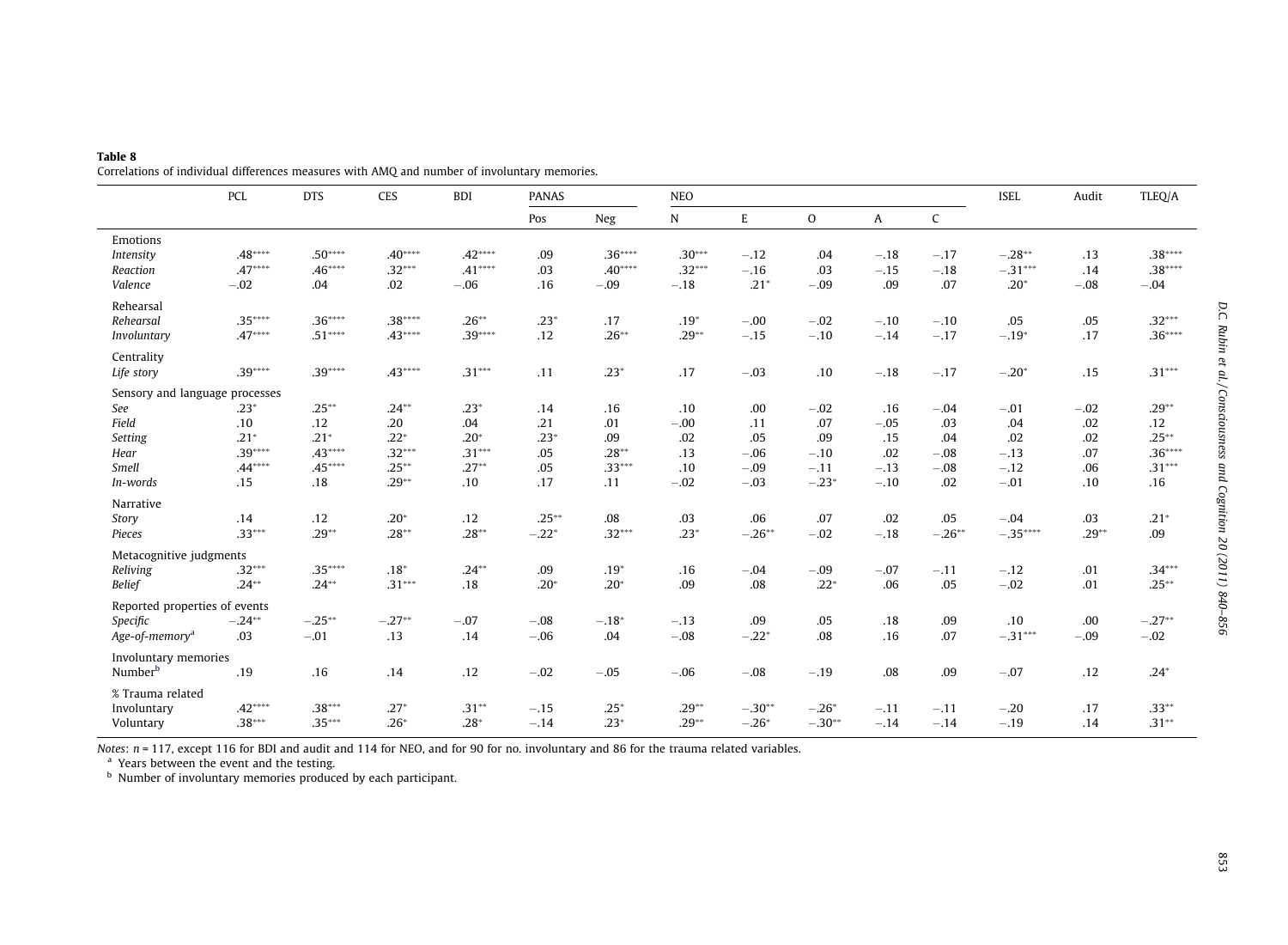According to the AMT, one would not expect an increase in the overall incoherence of memories with increased PTSD symptom severity or related variables; this was supported by the lack of any negative correlations of story with the individual differences measures. Pieces, which theoretically should have similar correlation to story but with the opposite sign, did not behave as expected. The ISEL, which measures social support, had its largest numerical absolute correlation with pieces and the AUDIT had its only significant correlation with pieces. This makes sense if increased alcohol use and decreased social support, with the resulting lack of conversations about memories, increase fragmentation. If the effects of the ISEL are partialed out the only remaining significant correlation with pieces is with the AUDIT. A similar pattern results occurs if the pieces measure of just the three most-stressful memories is predicted with the same variables, though with slightly smaller correlations. Again, if the effects of the ISEL are partialed out the only remaining significant correlation is with the AUDIT. We note that the effects of the AUDIT occurred in spite of our exclusion of participants with current alcohol or substance abuse or dependence. Thus the correlations with pieces do not offer strong support for either AMT or a more traditional view of trauma and memory, but suggests other mechanisms that lead to fragmentation of all memories in PTSD.

#### 4. General discussion

We proposed a theory, the AMT, which is based on current knowledge of cognition, affect, and autobiographical memory, as a contrast to traditional theories that evolved from scientific knowledge available four decades ago when the PTSD diagnosis was first introduced. We confirm many of the key observations made at that time for involuntary memories in people with PTSD. By adding additional measures of the properties of memories, measuring both voluntary and involuntary memories as they were occurring, measuring comparison memories that were not trauma related, and including a non-PTSD control group, we demonstrated that many of these observations were not unique to the traumatic memories of PTSD, but were consistent with general memory principles that apply to all memories in all people.

In order to provide the three-way set of comparisons needed to test these contrasting views, we obtained involuntary and voluntary memories, of highly stressful and control events, in participants who did and did not have a PTSD diagnosis. All memories in participants with PTSD had more emotional intensity, received higher rated frequency of voluntary and involuntary retrieval, more centrality to the life story, but not less narrative coherence. For stressful memories in all participants, the same differences were observed. There were minimal interactions among the three factors. The increase in emotional intensity of stressful events with PTSD is consistent with both the traditional views and the AMT. However, the increased rehearsal of voluntary trauma-related memories and the lack of decreased coherence are inconsistent with the traditional view. Involuntary memories were similar to voluntary memories except that they had more emotional intensity and were willfully rehearsed less often. This held for all participants, both those with and without PTSD. These results are consistent with the AMT but not the traditional theories.

When anyone experiences a trauma, there will be a tendency for it to be recalled with more emotional intensity, recalled more frequently both voluntarily and involuntarily, and to be judged more central to the life story. Similarly, when a person with PTSD recalls any event, there will be a tendency for it to be recalled with more emotional intensity, recalled more frequently both voluntarily and involuntarily, and to be judged more central to the life story. In addition, when anyone recalls an involuntary memory, there will be a tendency for it to be recalled with more emotional intensity. These effects combine to produce memories of trauma in people with PTSD that are especially emotionally intense, frequently recalled, and central to the life story, and if the recall is involuntary they will tend to be even more intense.

[Table 2](#page-4-0) presented 20 specific predictions of which 20 were in the correct nominal direction and 18 of 20 were significant at the .05 level. The only observation that directly contradicted the AMT was that the PTSD group had memories that came more in pieces, which supports the traditional view that those with PTSD have more fragmented memories. The individual differences measures indicate that fragmentation may be related to (and possibly mediated by) alcohol abuse and lack of social support rather than PTSD severity. This hypothesis should be evaluated in future studies.

Our results have theoretical implications for the therapeutic process, but suggest little change in most current practice. Based on the current results, one might expect that efficacious therapies would reduce the negative emotional effects of a traumatic memory, its high rehearsal, and its importance to the life story. There are multiple cognitive behavioral therapy approaches that have been associated with improvements in PTSD symptoms such as cognitive processing therapy ([Resick](#page-15-0) [et al., 2008](#page-15-0)) and prolonged exposure therapy [\(Schnurr et al., 2007\)](#page-16-0). Although such therapies differ widely among themselves in theoretically important ways and are often based on premises that are counter to the AMT, aspects of these interventions already seem to address memory processes identified in this study either through repeated exposure to the memory in a safe environment where the emotional associations can be reduced or by providing alternative interpretations of the traumatic event that would make the memory less disturbing. It may be useful in intervention studies to evaluate how memory processes may change as a result of these interventions.

#### Acknowledgments

We wish to thank Dorthe Berntsen, Nicole Feeling, and Christin Ogle for comments, Gustavo Araujo for data collection, and National Institute of Mental Health Grant R01 MH066079 for support. The content is solely the responsibility of the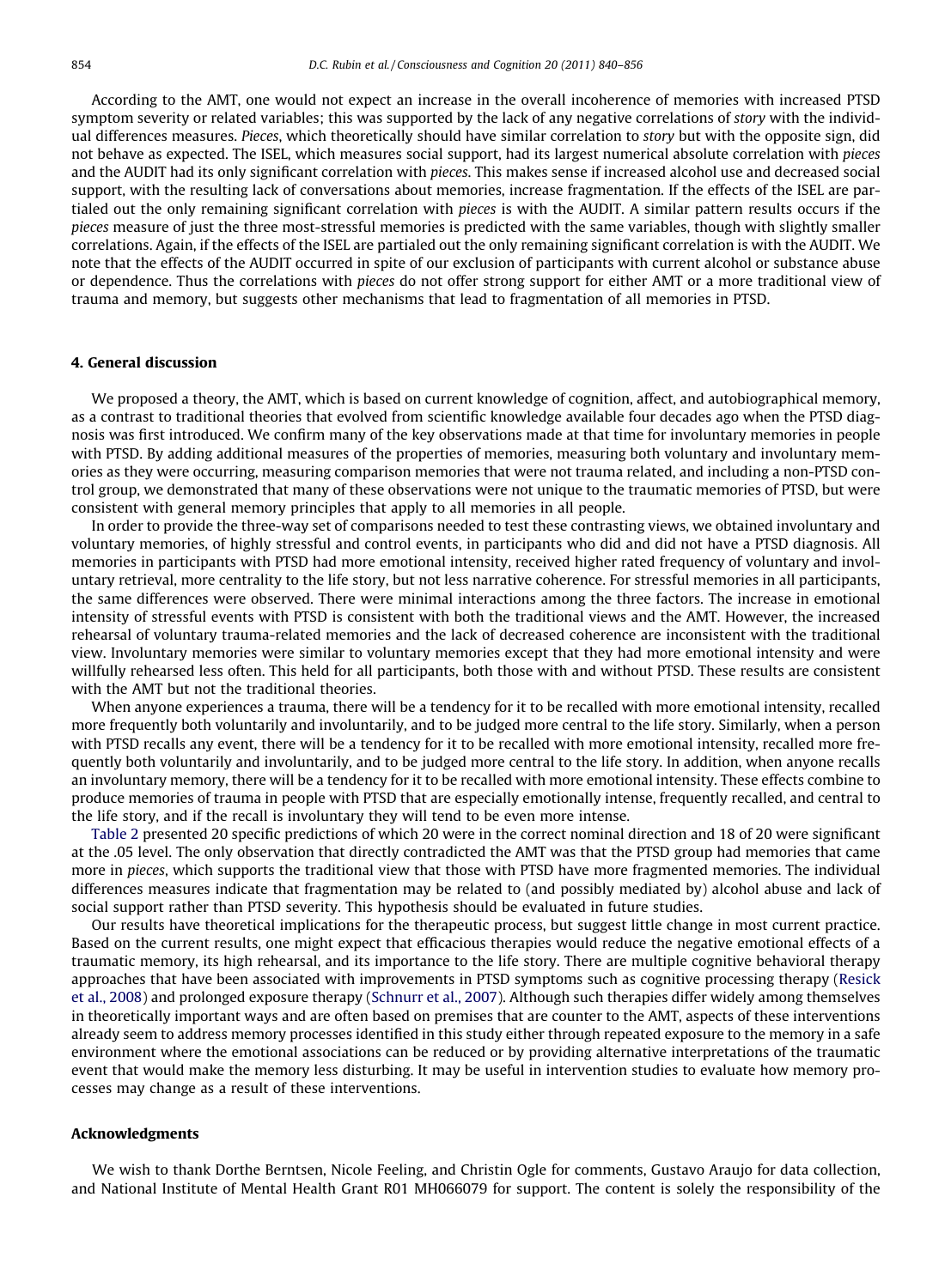<span id="page-15-0"></span>authors and does not necessarily represent the official views of the National Institute of Mental Health or the National Institutes of Health.

#### References

- American Psychiatric Association (2000). Diagnostic and statistical manual of mental disorders (4th ed. Text Revision). Washington, DC: American Psychiatric Association.
- Beck, A. T., Steer, R. A., & Brown, G. K. (1996). Manual for the beck depression inventory II. San Antonio, TX: Psychological Corporation.
- Berntsen, D. (1996). Involuntary autobiographical memories. Applied Cognitive Psychology, 10, 435–454.
- Berntsen, D. (2009). Involuntary autobiographical memories. An introduction to the unbidden past. Cambridge University Press.
- Berntsen, D., & Hall, N. M. (2004). The episodic nature of involuntary autobiographical memories. Memory and Cognition, 32, 789–803.
- Berntsen, D., & Rubin, D. C. (2006). The centrality of event scale: A measure of integrating a trauma into one's identity and its relation to post-traumatic stress disorder symptoms. Behaviour Research and Therapy, 44, 219–231.
- Berntsen, D., & Rubin, D. C. (2007). When a trauma becomes a key to identity: Enhanced integration of trauma memories predicts posttraumatic stress disorder symptoms. Applied Cognitive Psychology, 21, 417–431.
- Berntsen, D., & Rubin, D. C. (2008). The reappearance hypothesis revisited: Recurrent involuntary memories after traumatic events and in everyday life. Memory and Cognition, 36, 449–460.
- Berntsen, D., Rubin, D. C., & Bohni, M. K. (2008). Contrasting models of posttraumatic stress disorder: Reply to Monroe and Mineka (2008). Psychological Review, 115, 1099–1106.
- Berntsen, D., Willert, M., & Rubin, D. C. (2003). Splintered memories or vivid landmarks? Qualities and organization of traumatic memories with and without PTSD. Applied Cognitive Psychology, 17, 675–693.
- Blake, D. D., Weathers, F. W., Nagy, L. M., Kaloupek, D. G., Gusman, F. D., Charney, D. S., et al (1995). The development of a clinician-administered posttraumatic stress disorder scale. Journal of Traumatic Stress, 8, 75–80.
- Brewin, C. R. (2007). Autobiographical memory for trauma: Update on four controversies. Memory, 15, 227–248.
- Brewin, C. R., Dalgleish, T., & Joseph, S. (1996). A dual representation theory of posttraumatic stress disorder. Psychological Review, 103, 670–686.
- Brewin, C. R., Gregory, J. D., Lipton, M., & Burgess, N. (2010). Intrusive images in psychological disorders: Characteristics, neural mechanisms, and treatment implications. Psychological Review, 117, 210–232.
- Brewin, C. R., & Holmes, E. A. (2003). Psychological theories of posttraumatic stress disorder. Clinical Psychology Review, 23, 339–376.
- Cabeza, R., & St. Jacques, P. L. (2007). Functional neuroimaging of autobiographical memory. Trends in Cognitive Science, 11, 219–227.

Carroll, J. B. (1993). Human cognitive abilities: A survey of factor-analytic studies. Cambridge, England: Cambridge University Press.

- Cohen, S., Mermelstein, R., Kamarck, T., & Hoberman, H. M. (1985). Measuring the functional components of social support. In I. E. Sarason & B. R. Sarason (Eds.), Social support: Theory, research, and applications. Dordrecht, The Netherlands: Martinus Nijhoff.
- Conway, M. A. (2005). Memory and the self. Journal of Memory and Language, 53, 594–628.
- Conway, M. A., & Pleydell-Pearce, C. W. (2000). The construction of autobiographical memories in the self-memory system. Psychological Review, 107, 261–288.
- Costa, P. T., Jr., & McCrae, R. R. (1992). Revised NEO personality inventory (NEO-PIR) and the NEO five-factor inventory (NEO-FFI) professional manual. Odessa, FL: Psychological Assessment Resources.
- Cronbach, L. J. (1957). The two disciplines of scientific psychology. American Psychologist, 12, 671–684.
- Dalgleish, T. (2004). Cognitive approaches to posttraumatic stress disorder: The evolution of multirepresentational theorizing. Psychological Bulletin, 130, 228–260.
- Daselaar, S. M., Rice, H. J., Greenberg, D. L., Cabeza, R., LaBar, K. S., & Rubin, D. C. (2008). The spatiotemporal dynamics of autobiographical memory: Neural correlates of recall, emotional intensity, and reliving. Cerebral Cortex, 18, 217–229.
- Davidson, J. R. T., Book, S. W., Colket, J. T., Tupler, L. A., Roth, S., David, D., et al (1997). Assessment of a new self-rating scale for post-traumatic stress disorder: The Davidson Trauma scale. Psychological Medicine, 27, 153–160.
- Ehlers, A., & Clark, D. M. (2000). A cognitive model of posttraumatic stress disorder. Behaviour Research and Therapy, 38, 319–345.
- Ericsson, K. A., & Simon, H. A. (1993). Protocol analysis: Verbal reports as data (Rev. ed.). Cambridge, MA: MIT (Bradford Books).
- First, M. B., Spitzer, R. L., Gibbon, M., & Williams, J. B. W. (1994). Structured clinical interview for axis I DSM-IV disorders. New York, NY: Biometrics Research. Geraerts, E., Kozaric-Kovacic, D., Merckelbach, H., Peraica, T., Jelicic, M., & Candel, I. (2007). Traumatic memories in war veterans: Not so special after all. Consciousness and Cognition, 16, 170–177.
- Greenberg, D. L., Eacott, M. J., Brechin, D., & Rubin, D. C. (2005). Visual memory loss and autobiographical amnesia: A case study. Neuropsychologia, 43, 1493–1502.
- Greenberg, D. L., & Rubin, D. C. (2003). The neuropsychology of autobiographical memory. Cortex, 39, 687–728.
- Gross, J. J. (2001). Emotion regulation in adulthood: Timing is everything. Current Directions in Psychological Science, 10, 214–219.
- Hall, N. M., & Berntsen, D. (2008). The effect of emotional stress on involuntary and voluntary conscious memories. Memory, 16, 48–57.
- Holland, A. C., & Kensinger, E. A. (2010). Emotion and autobiographical memory. Physics of Life Reviews, 88–131.
- Hollingshead, A. B., & Redlich, R. L. (1958). Social class and mental illness. New York: Wiley.
- Horowitz, M. J. (1976). Stress response syndromes. New York: Jason Aronson.
- Jacobs, W. J., & Nadel, L. (1998). Trauma memory is special. Current Directions in Psychological Science, 7, 154–157.
- Janet, P. (1907). The major symptoms of hysteria. New York: McMillan.
- Kihlstrom, J. F. (2006). Trauma and memory revisited. In B. Uttl, N. Ohta, & A. L. Siegenthaler (Eds.), Memory and emotion. Interdisciplinary perspectives (pp. 259–291). Malden, MA: Blachwell.
- Kubany, E. S., Haynes, S. N., Leisen, M. B., Owens, J. A., Kaplan, A. S., Watson, S. B., et al (2000). Development and preliminary validation of a brief broad spectrum measure of trauma exposure: The Traumatic Life Events Questionnaire. Psychological Assessment, 12, 210–224.
- Lancaster, S. L., Rodriguez, B. F., & Weston, R. (2011). Path analytic examination of a cognitive model of PTSD. Behaviour Research and Therapy, 49, 194–201. Larsen, R. J., & Diener, E. (1987). Affect intensity as an individual difference characteristic: A review. Journal of Research in Personality, 21, 1–39.
- McNally, R. J. (2003). Remembering trauma. Cambridge: Harvard University Press.
- Porter, S., & Birt, A. R. (2001). Is traumatic memory special? A comparison of traumatic memory characteristics with memory for other emotional life experiences. Applied Cognitive Psychology, 15, 1–17.
- Resick, P. A., Galovski, T. E., O'Brien-Uhlmansiek, M., Scher, C. D., Clum, G. A., & Young-Xu, Y. (2008). A randomized clinical trial to dismantle components of cognitive processing therapy for posttraumatic stress disorder in female victims of interpersonal violence. Journal of Consulting and Clinical Psychology, 76, 243–258.
- Rice, H. J., & Rubin, D. C. (2009). I can see it both ways: First- and third-person visual perspectives at retrieval. Consciousness and Cognition, 18, 877–890. Rubin, D. C. (2005). A basic-systems approach to autobiographical memory. Current Directions in Psychological Science, 14, 79–83.
- Rubin, D. C. (2006). The basic-systems model of episodic memory. Perspectives on Psychological Science, 1, 277–311.
- Rubin, D. C., & Berntsen, D. (2009). The frequency of voluntary and involuntary autobiographical memories across the lifespan. Memory and Cognition, 37, 679–688.
- Rubin, D. C., Berntsen, D., & Bohni, M. K. (2008). A memory-based model of posttraumatic stress disorder: Evaluating basic assumptions underlying the PTSD diagnosis. Psychological Review, 115, 985–1011.